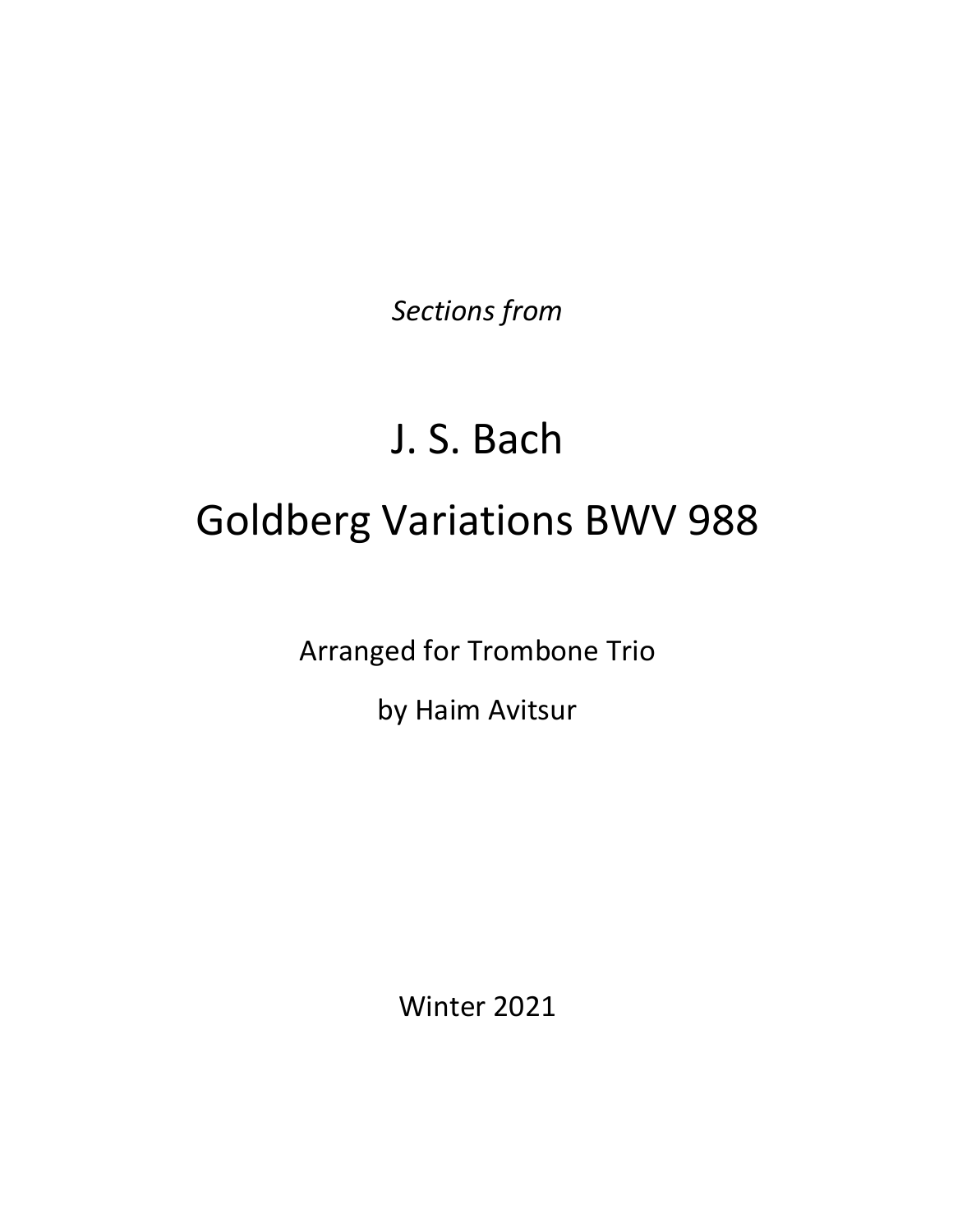

J. S. Bach GV BWV988-Aria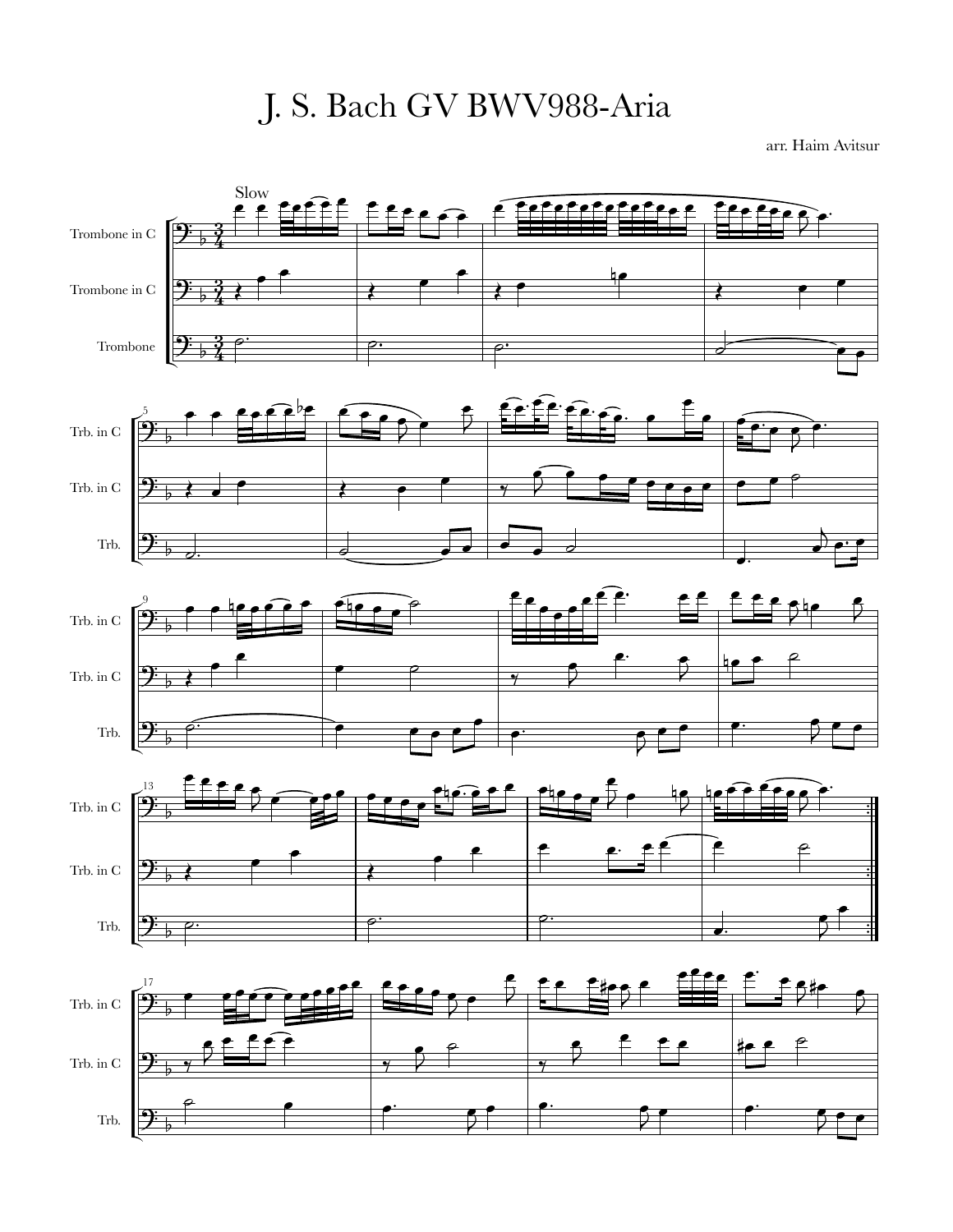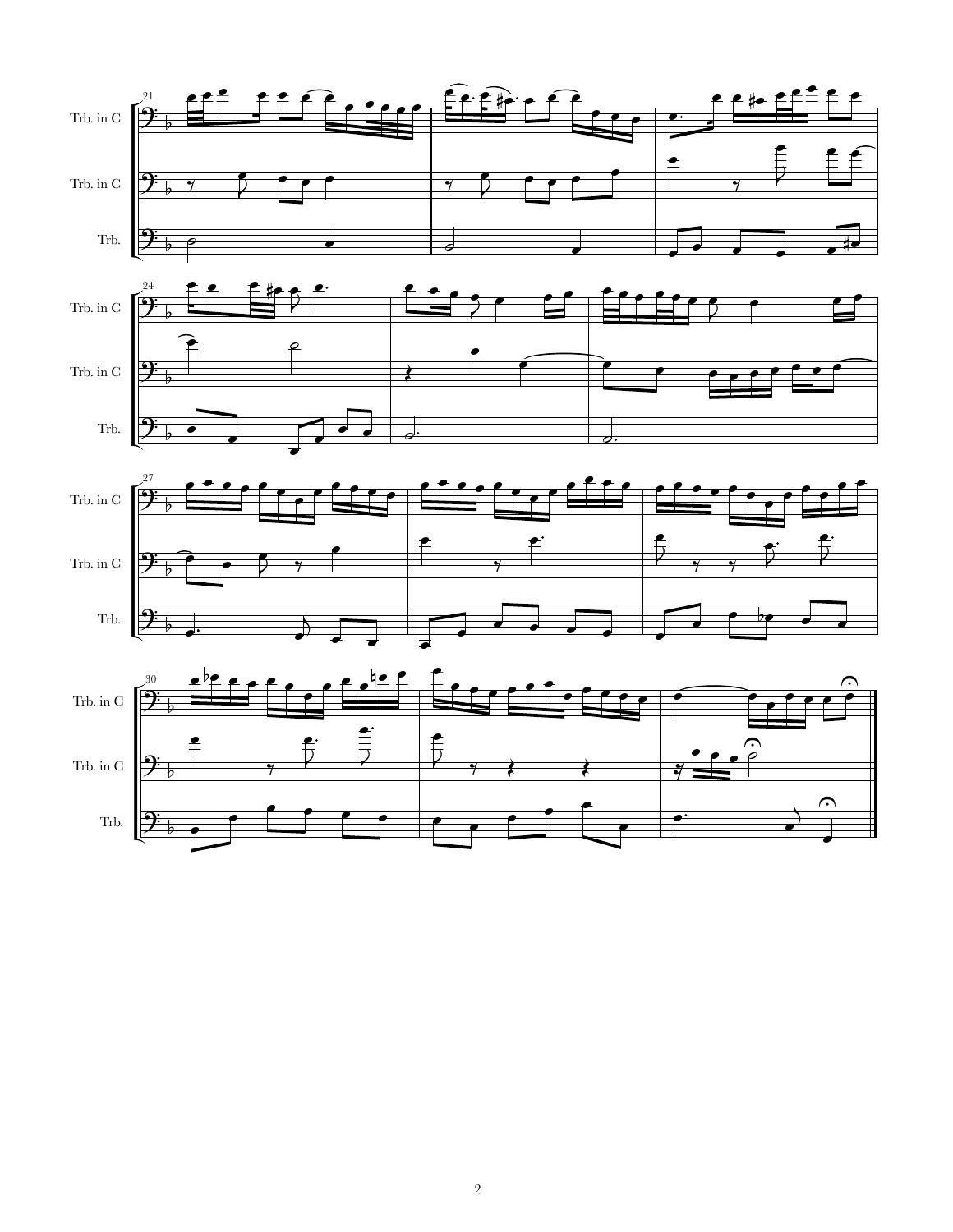Bach GV BWV988-Var. 2



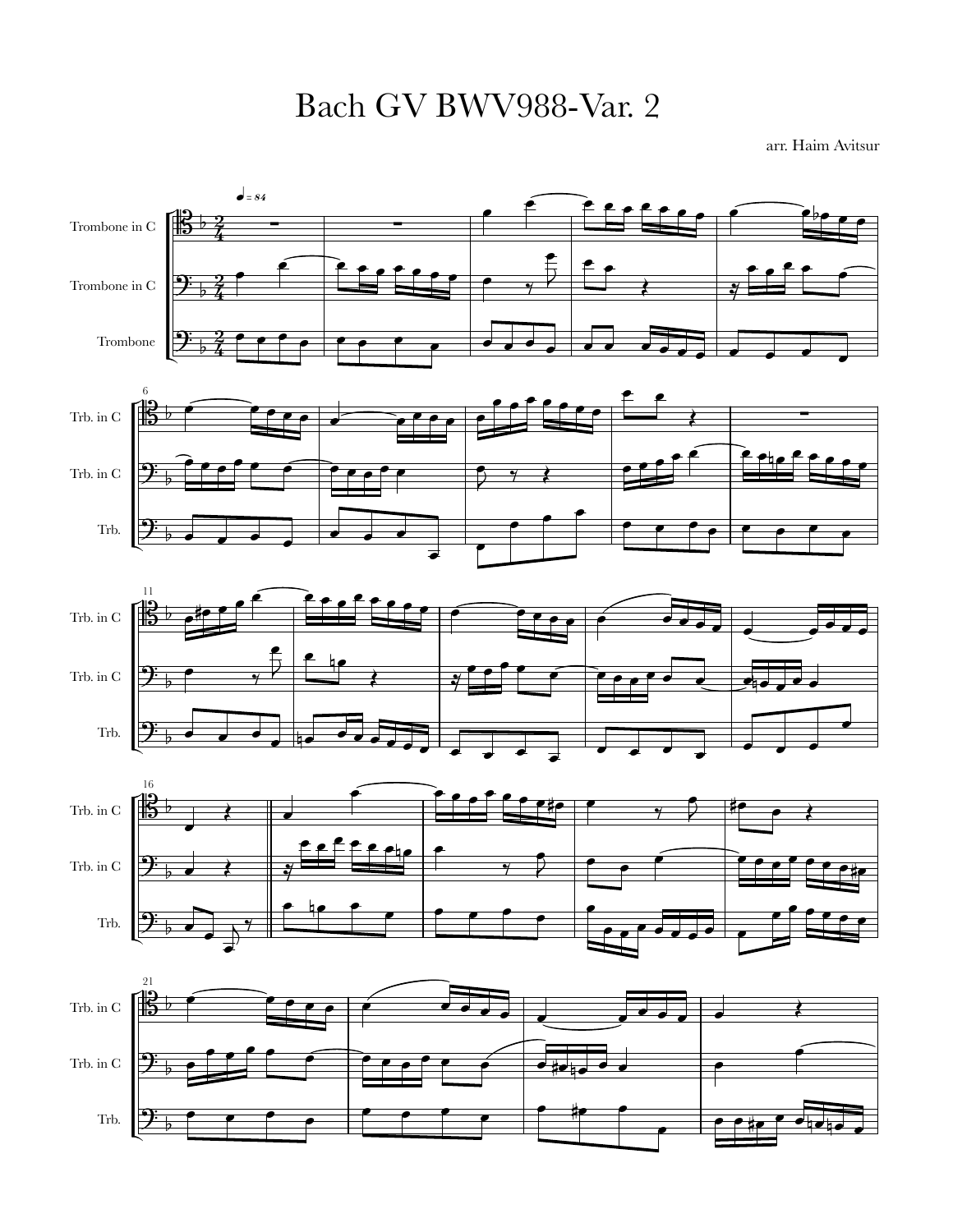

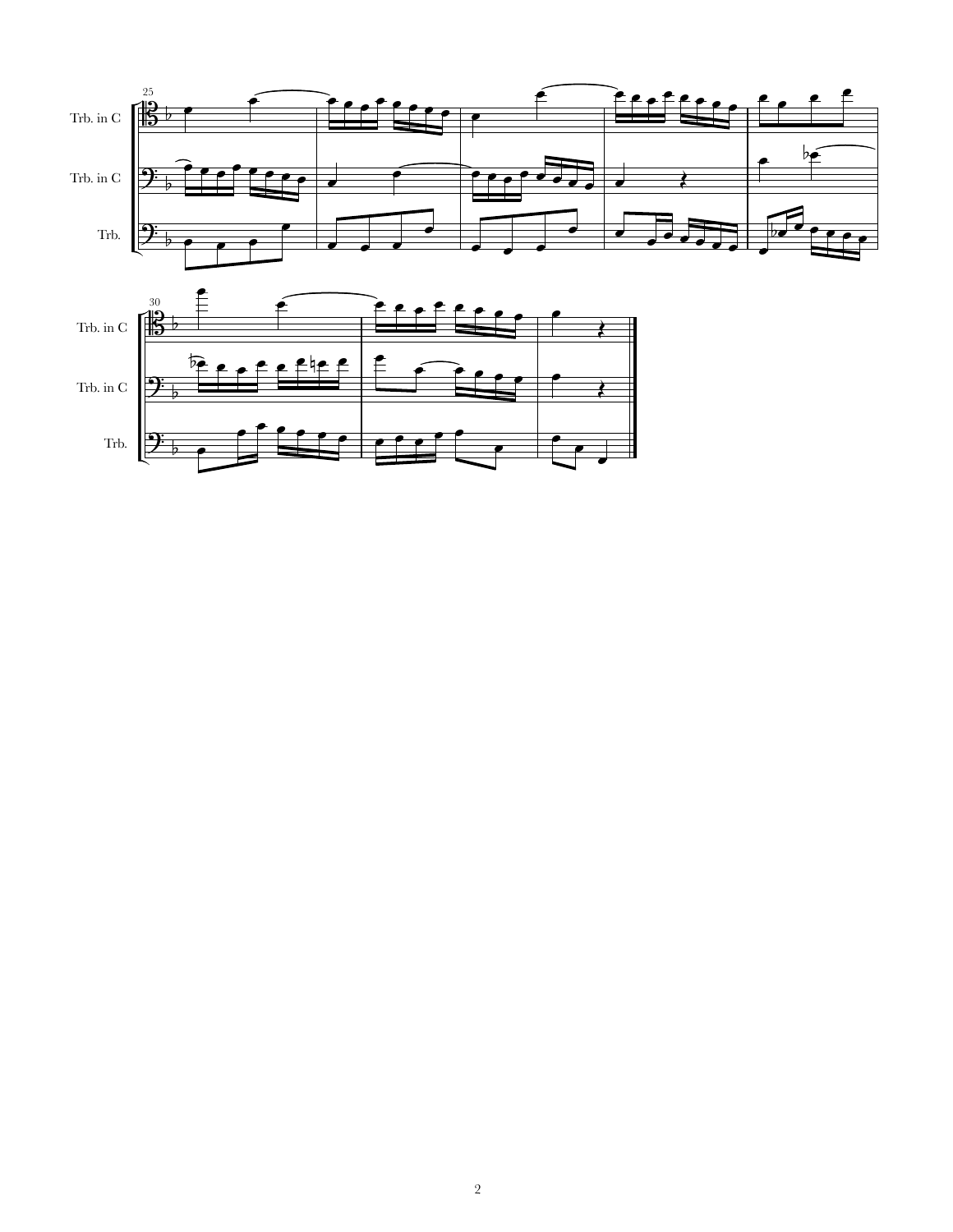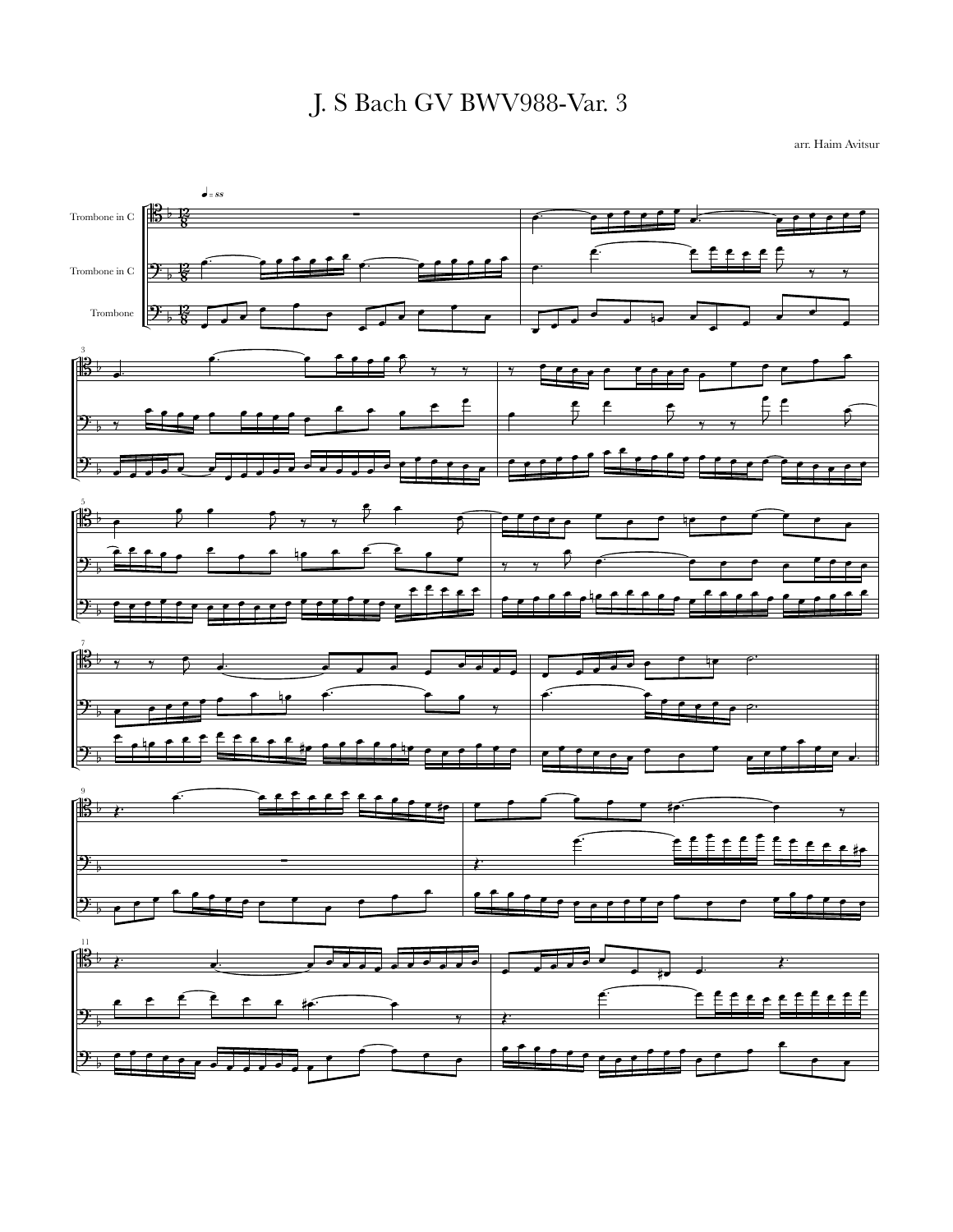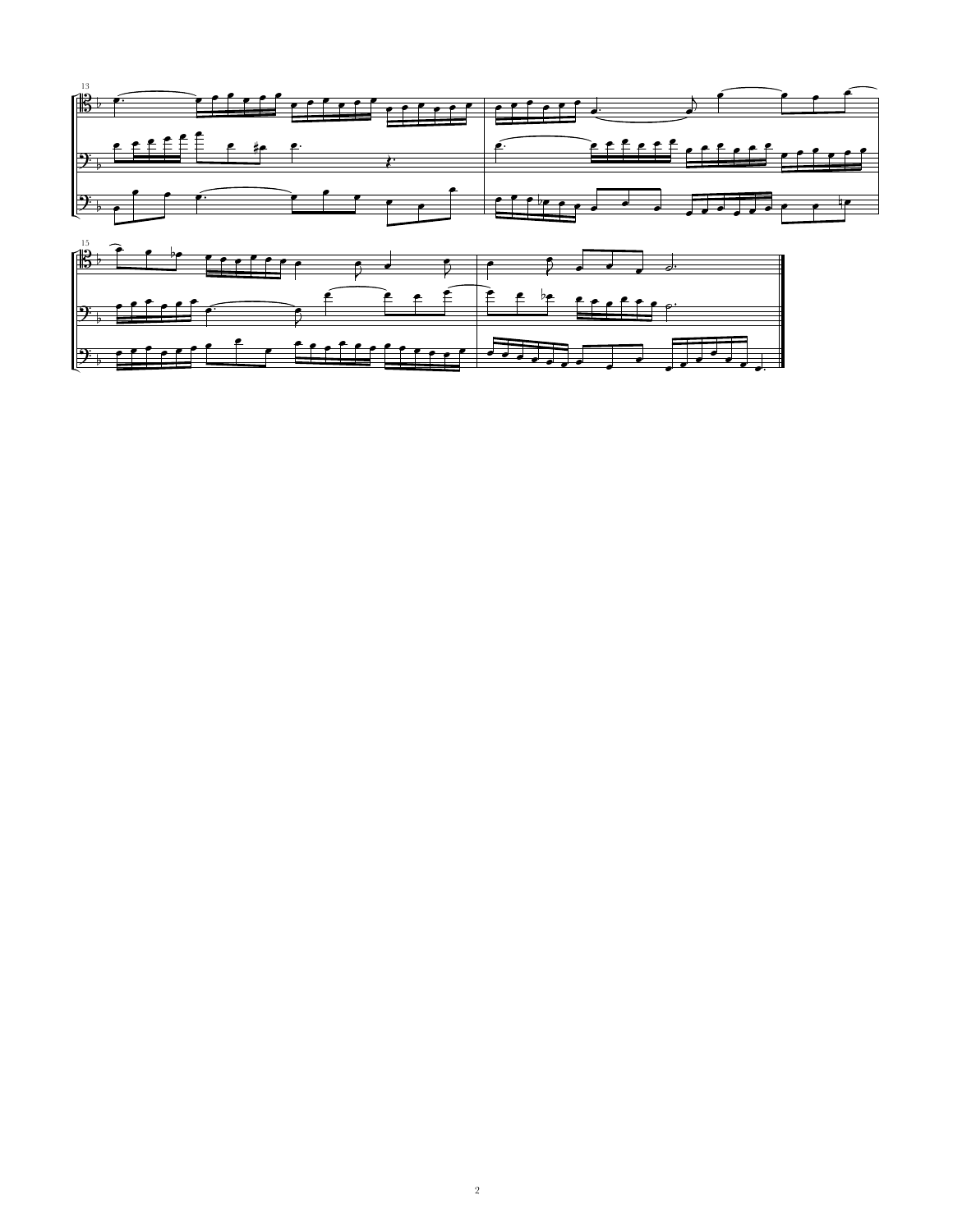

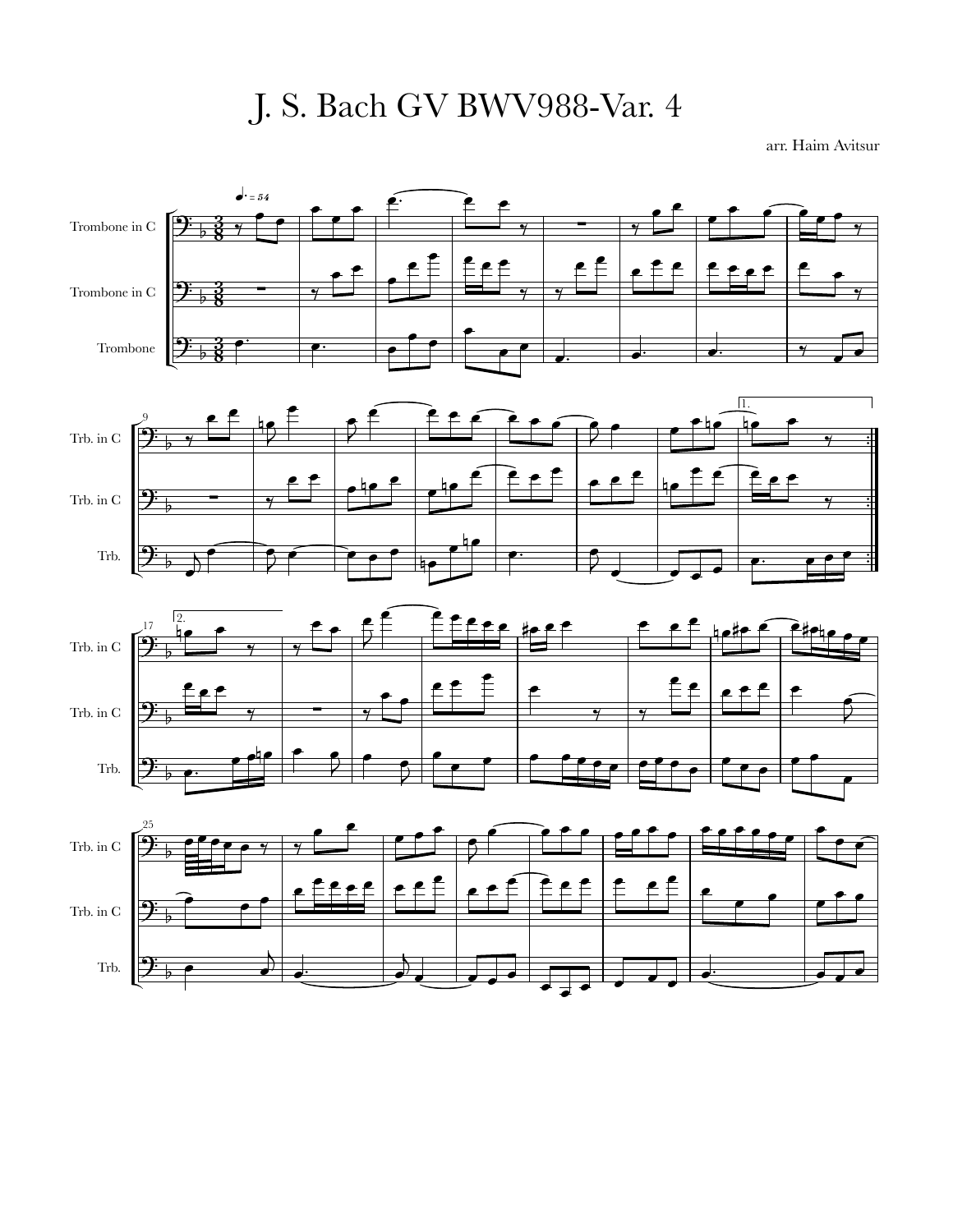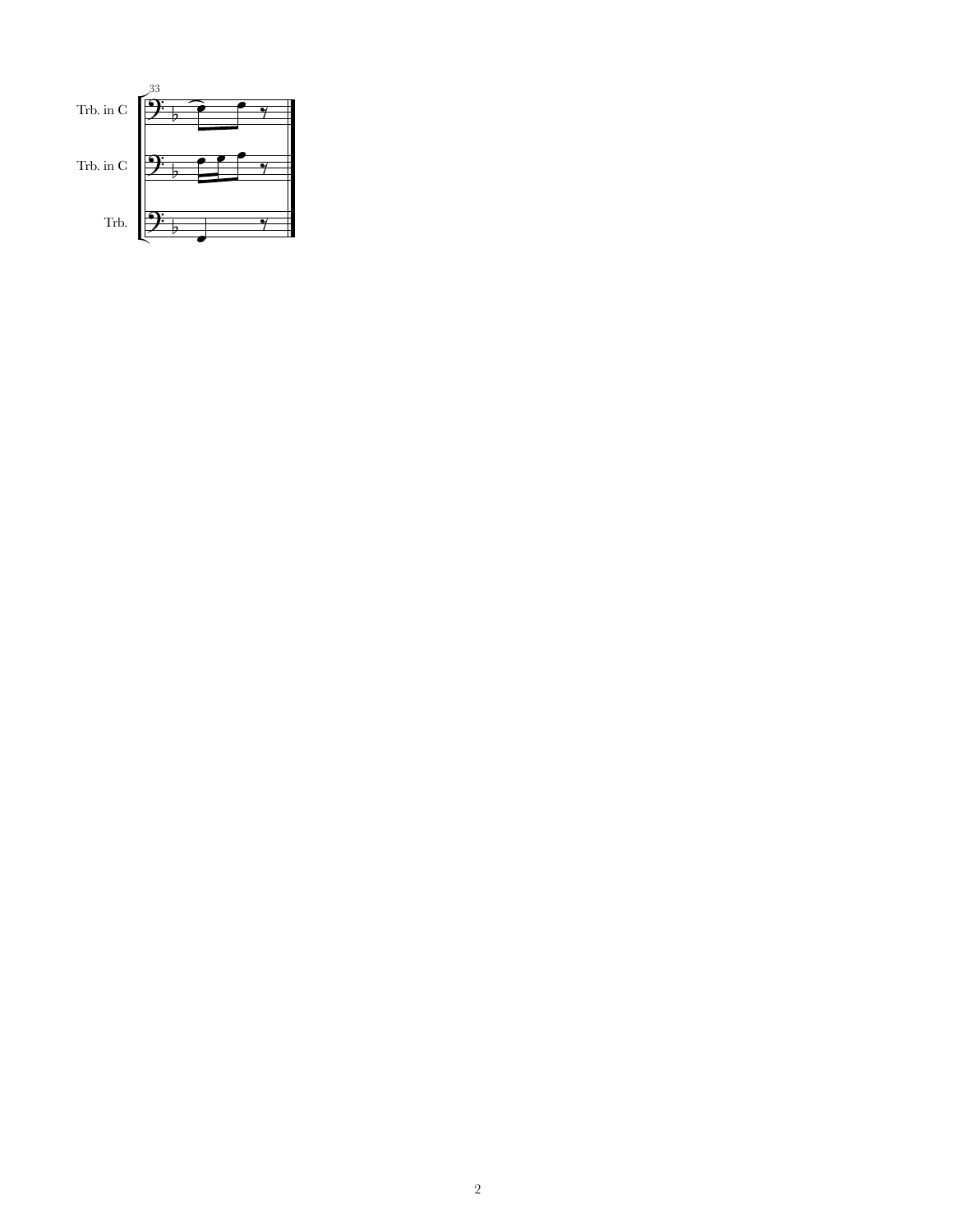J. S. Bach GV BWV988-Var. 9

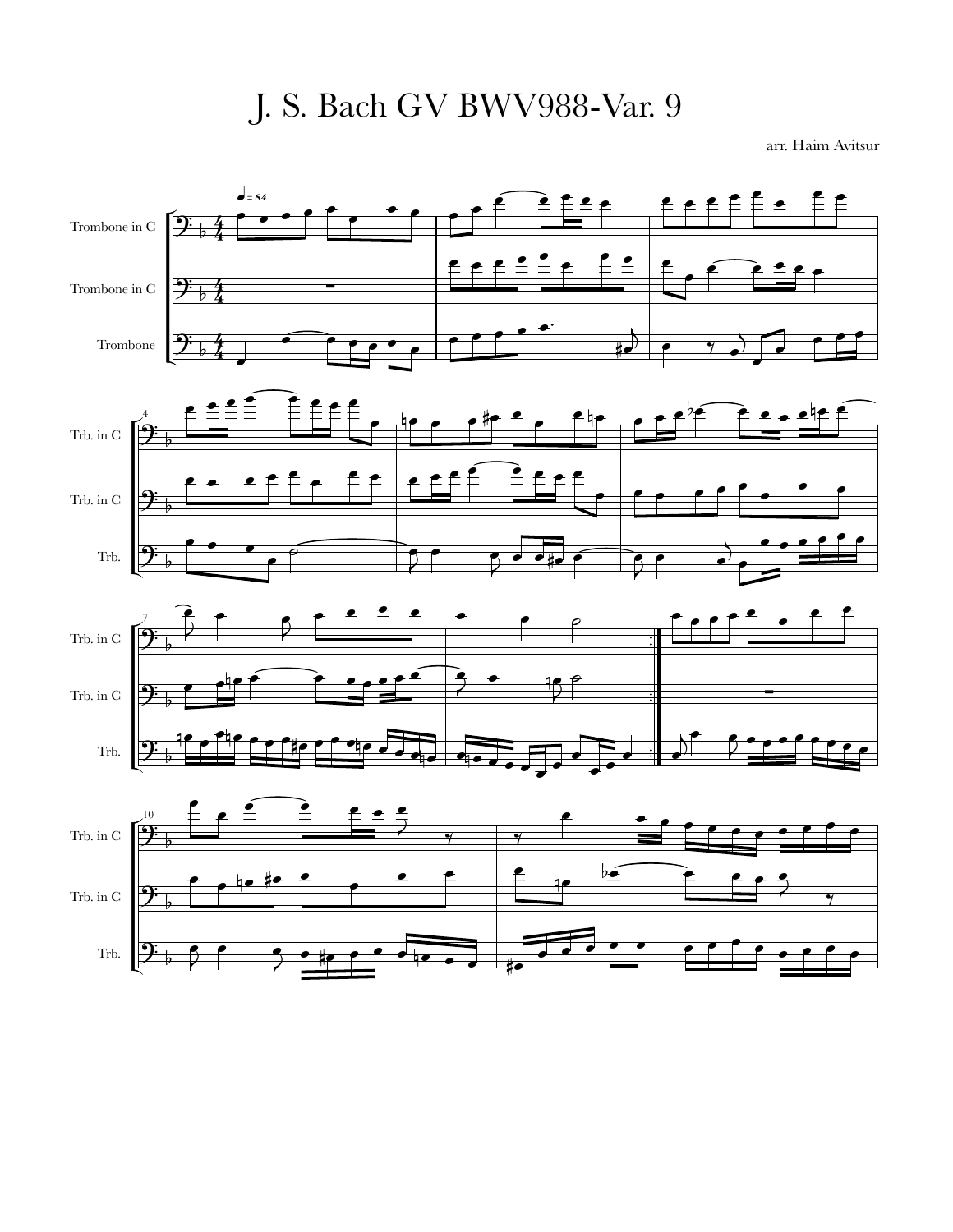



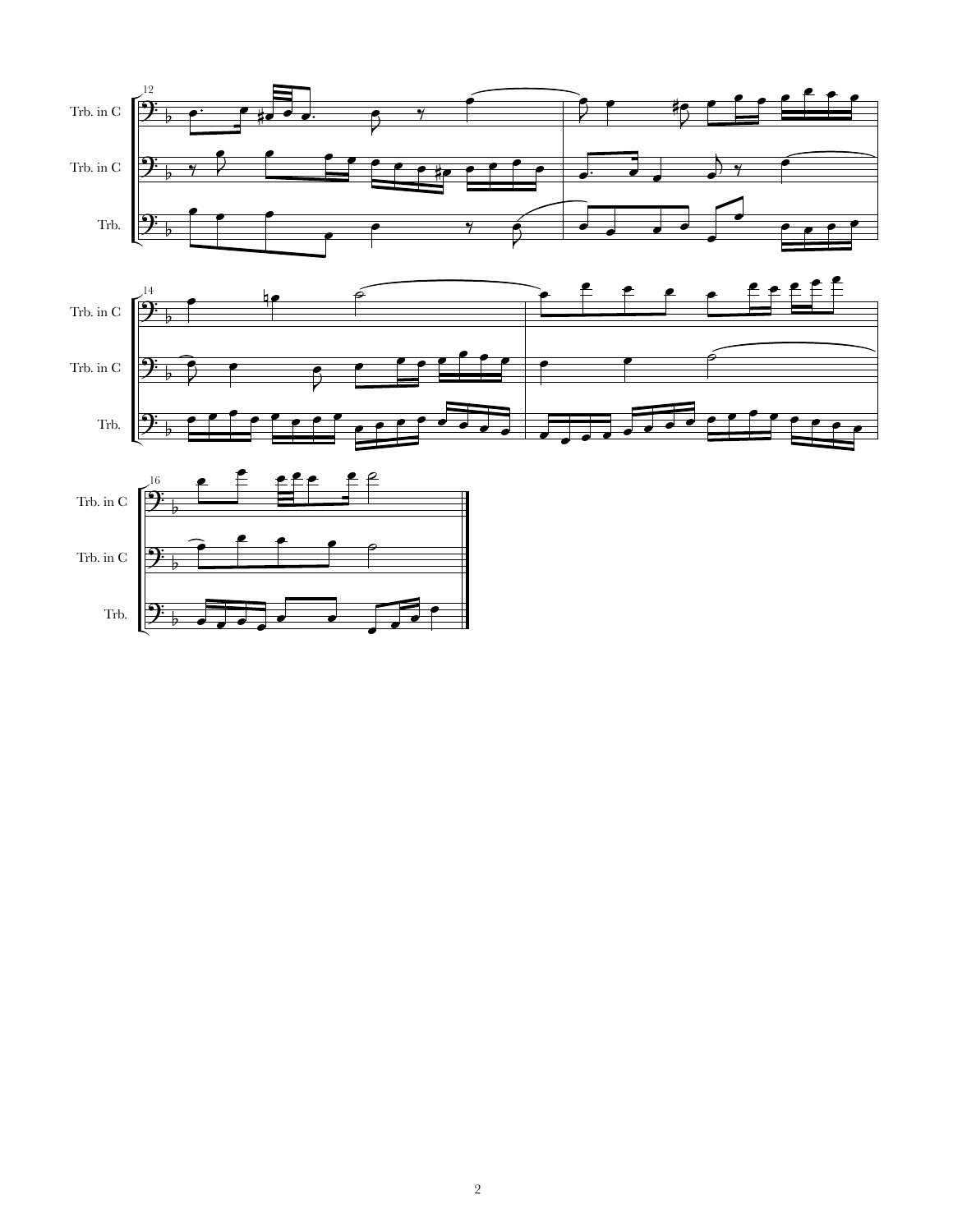Bach GV BWV988-Var. 12

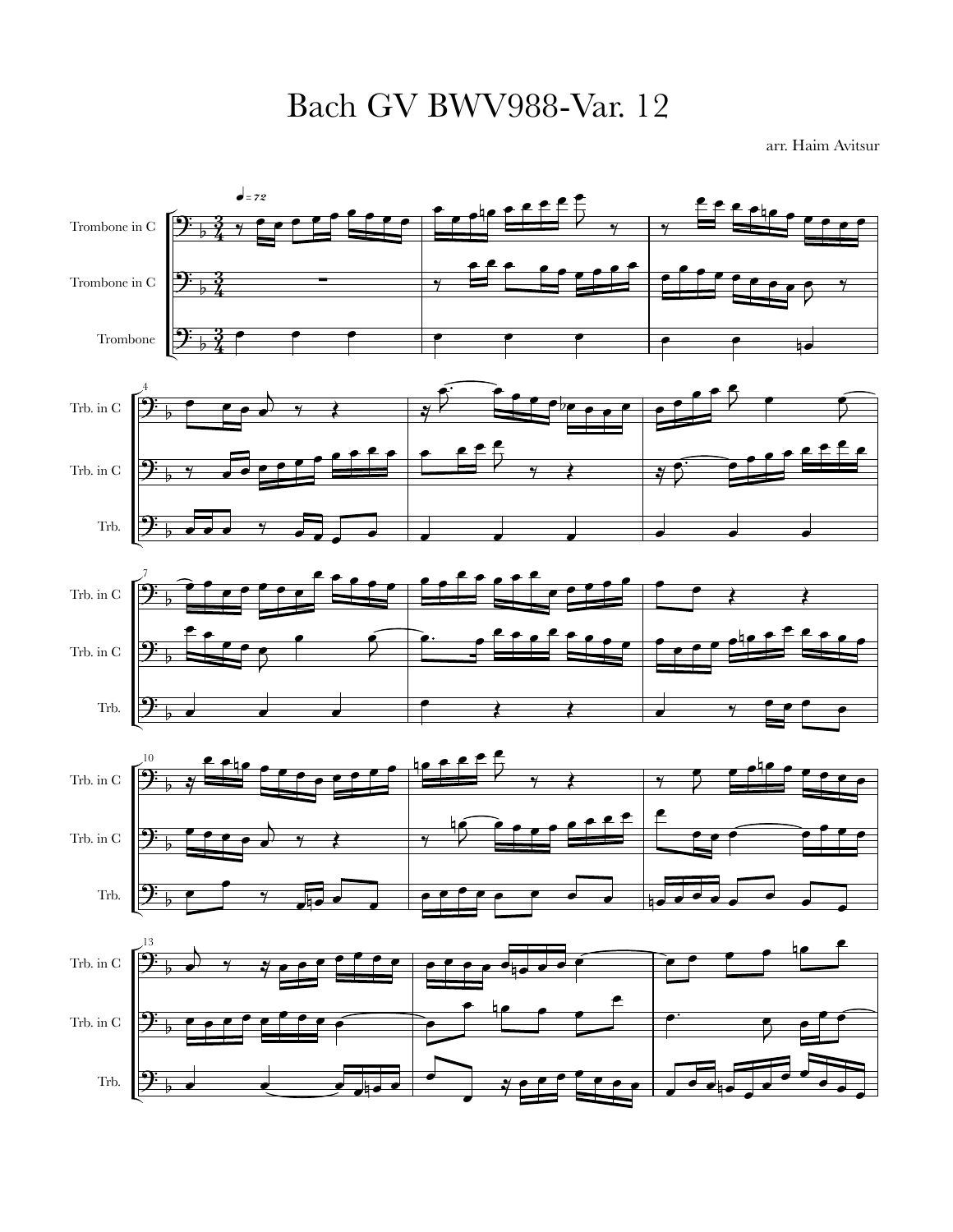

 $\overline{2}$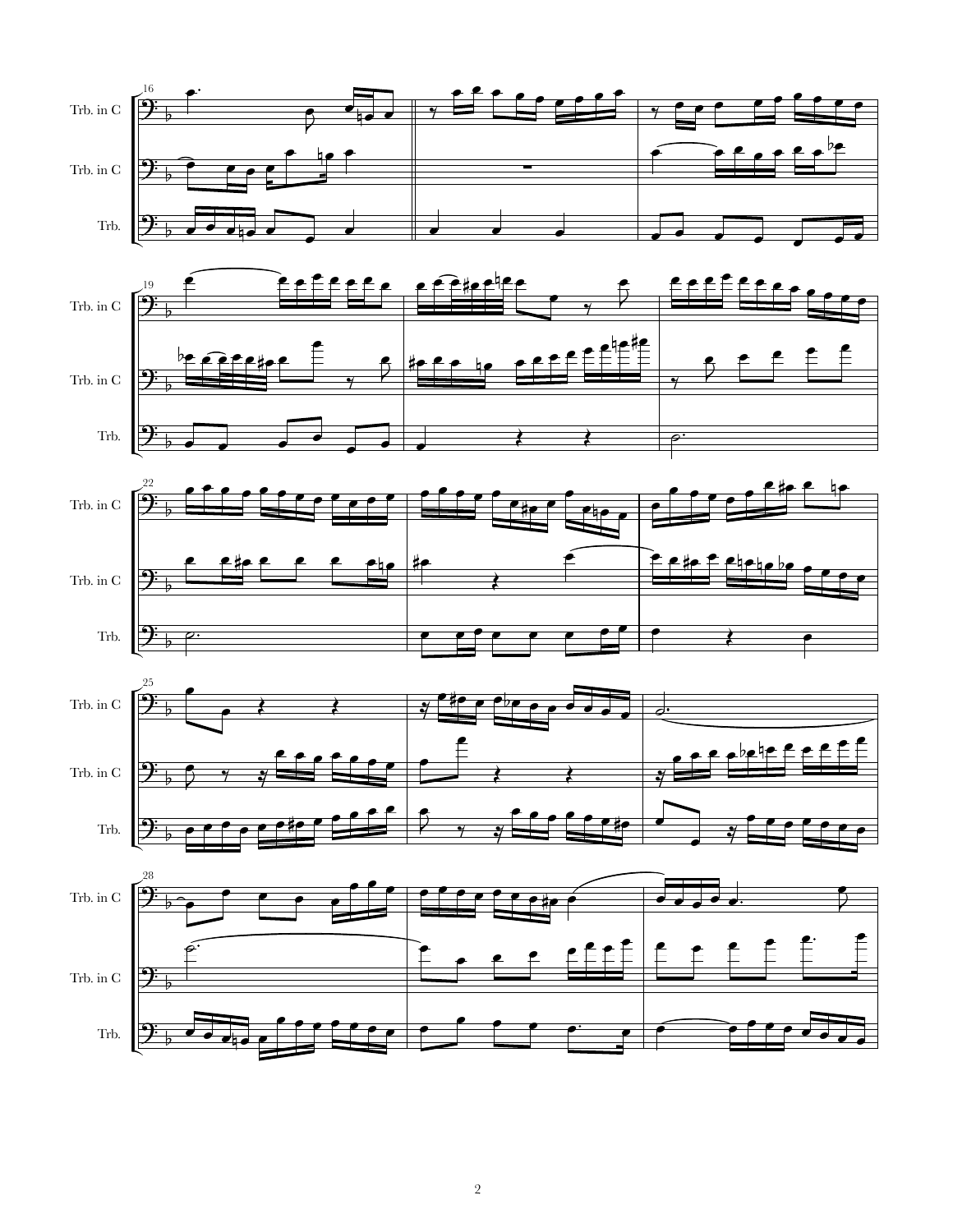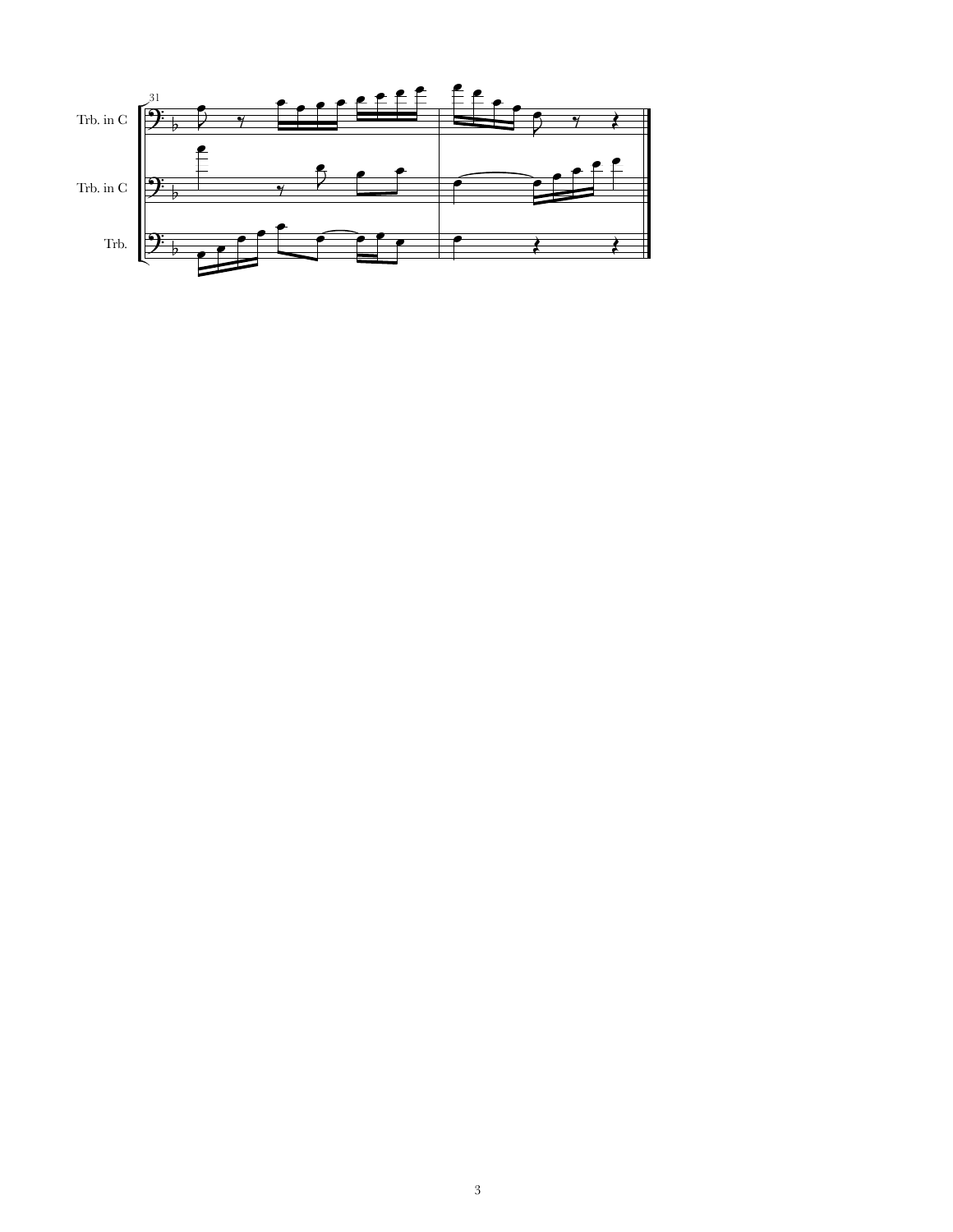

![](_page_14_Figure_3.jpeg)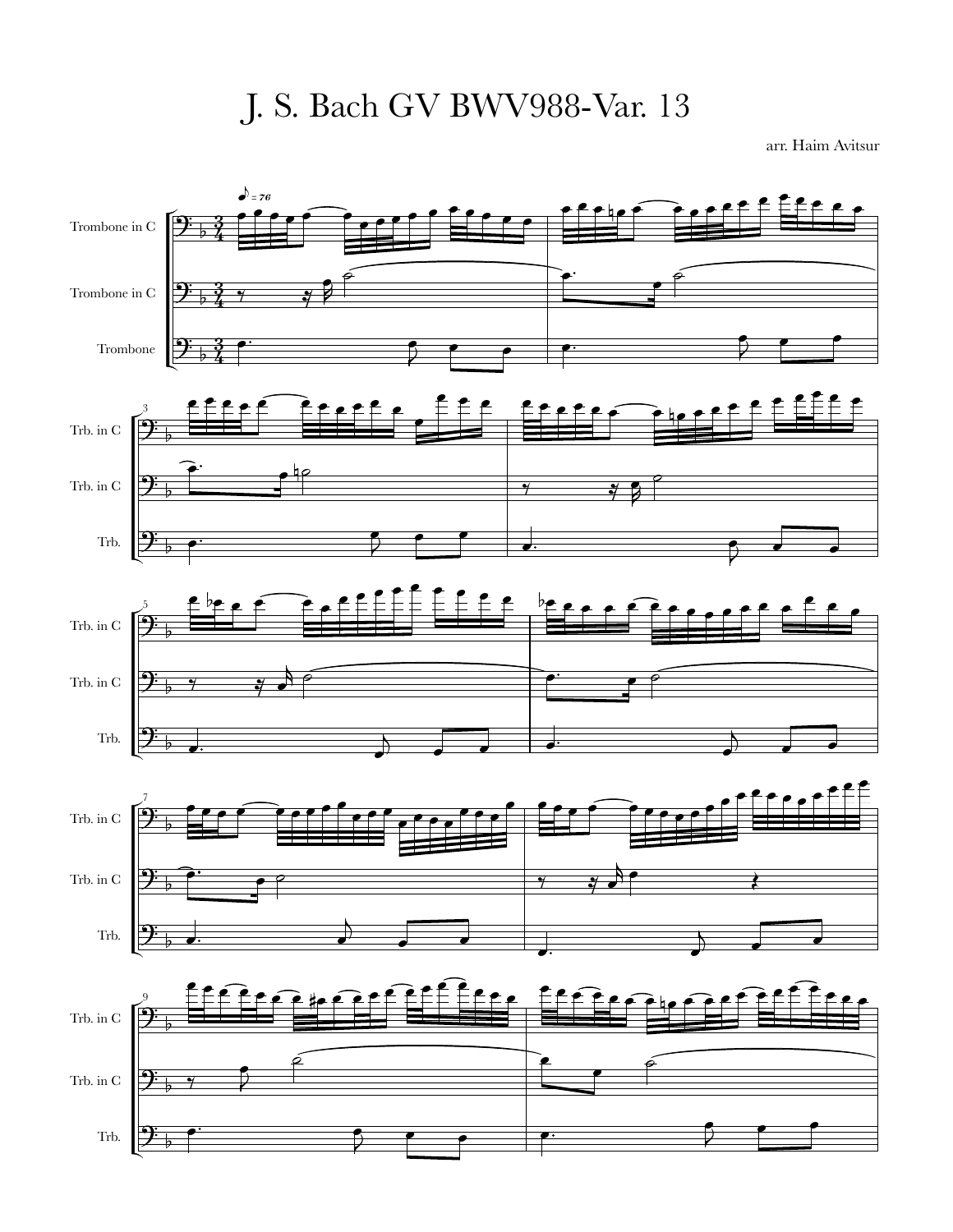![](_page_15_Figure_0.jpeg)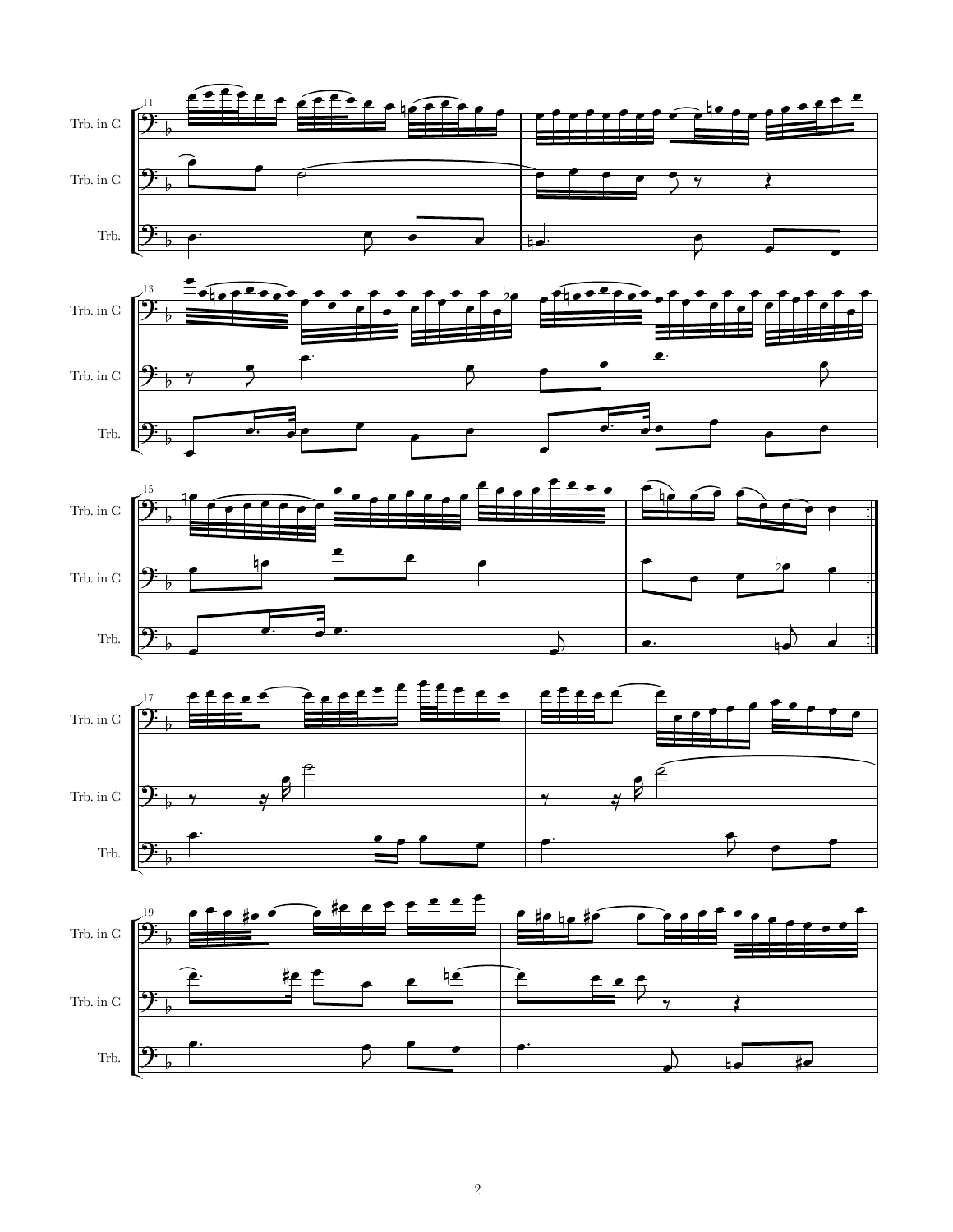![](_page_16_Figure_0.jpeg)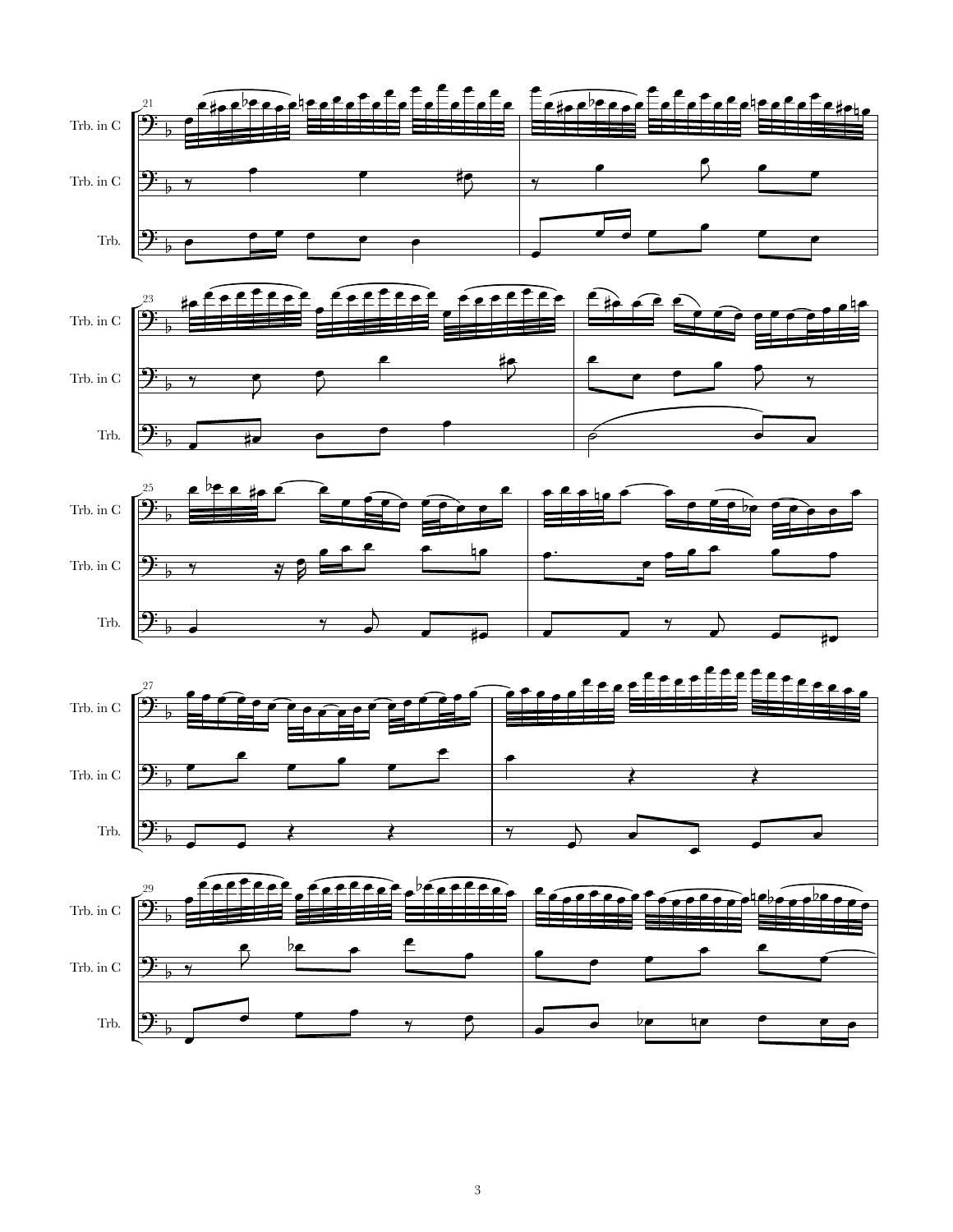![](_page_17_Figure_0.jpeg)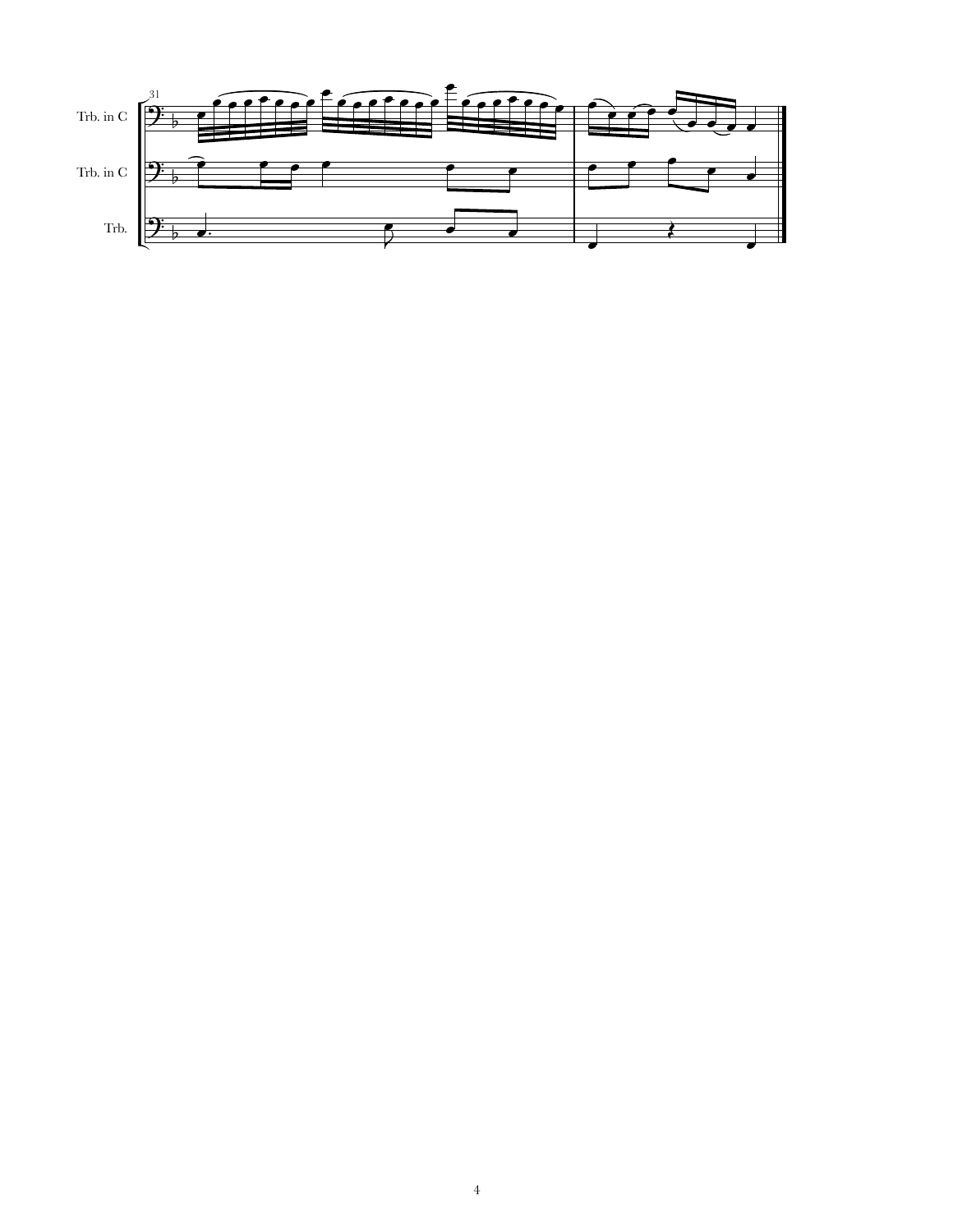![](_page_18_Figure_2.jpeg)

![](_page_18_Figure_3.jpeg)

![](_page_18_Figure_4.jpeg)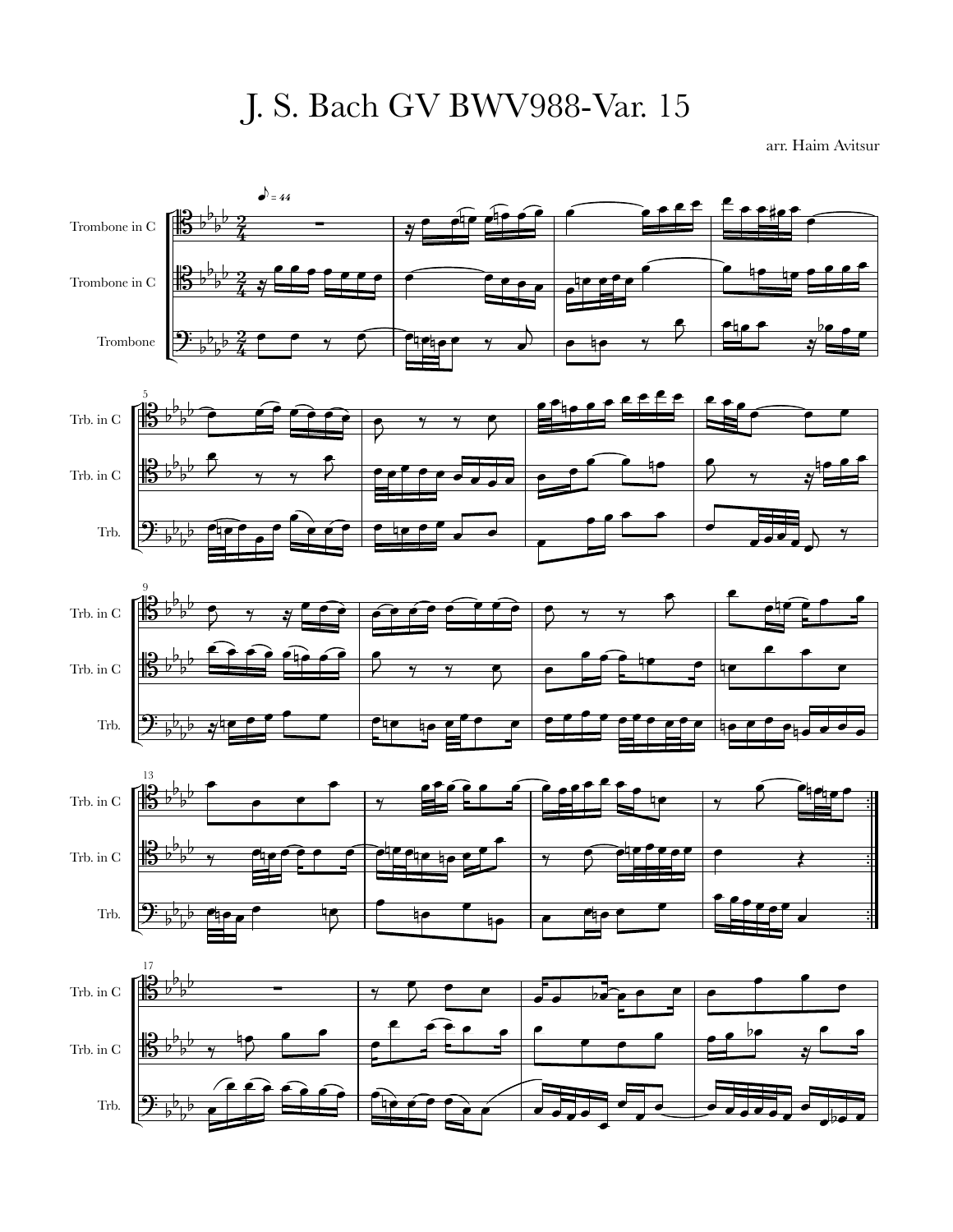![](_page_19_Figure_0.jpeg)

![](_page_19_Figure_1.jpeg)

![](_page_19_Figure_2.jpeg)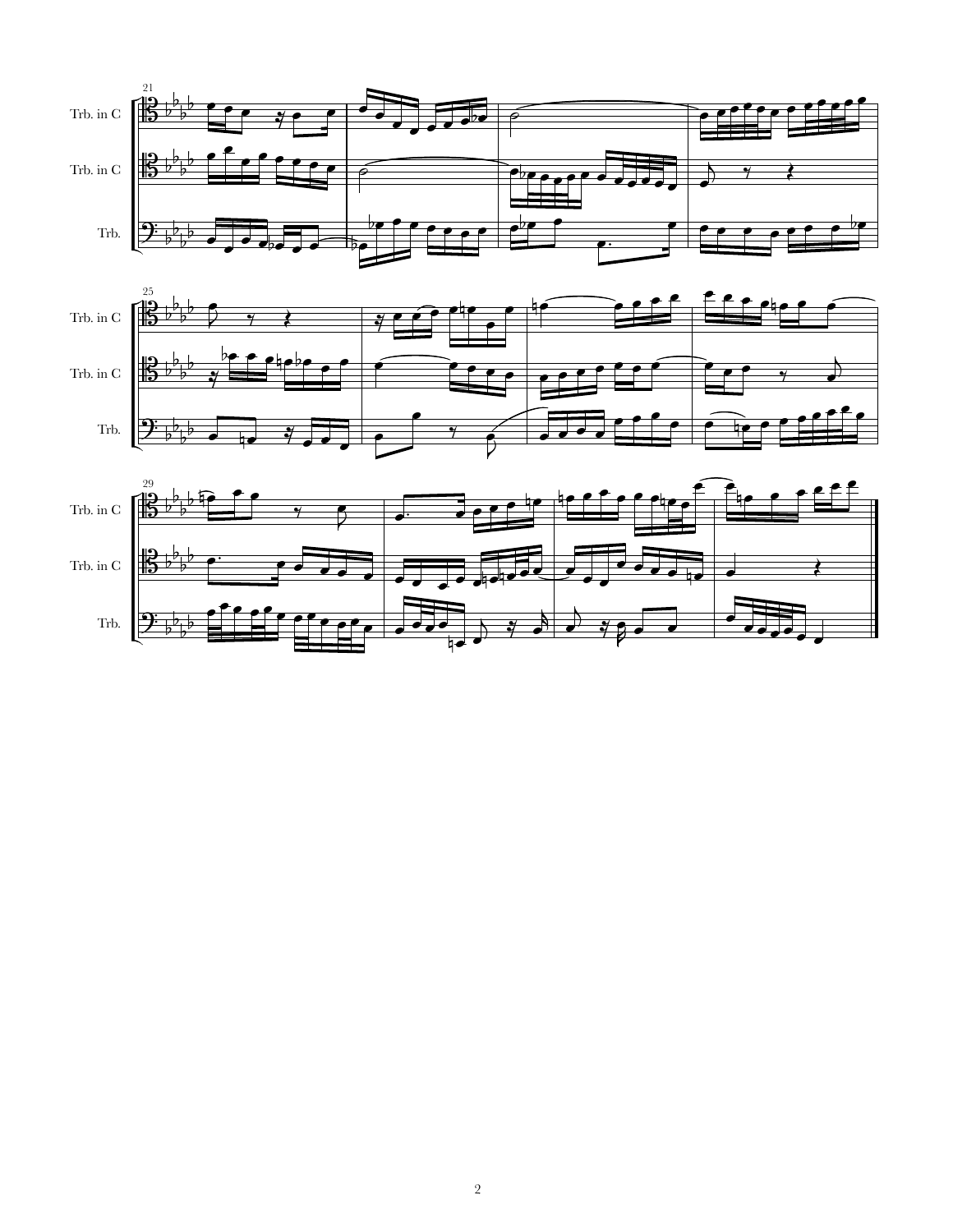J. S. Bach GV BWV988-Var. 18

![](_page_20_Figure_2.jpeg)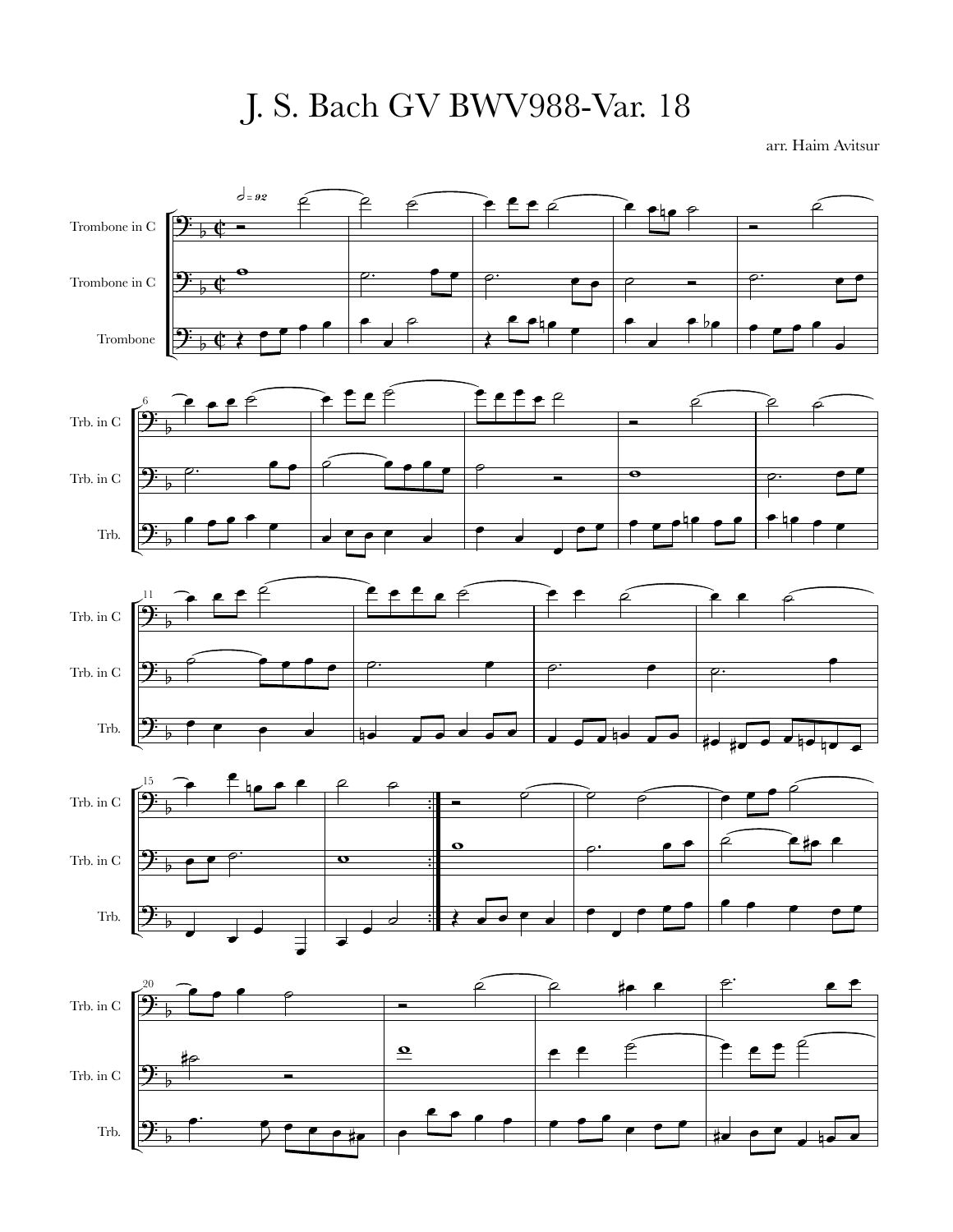![](_page_21_Figure_0.jpeg)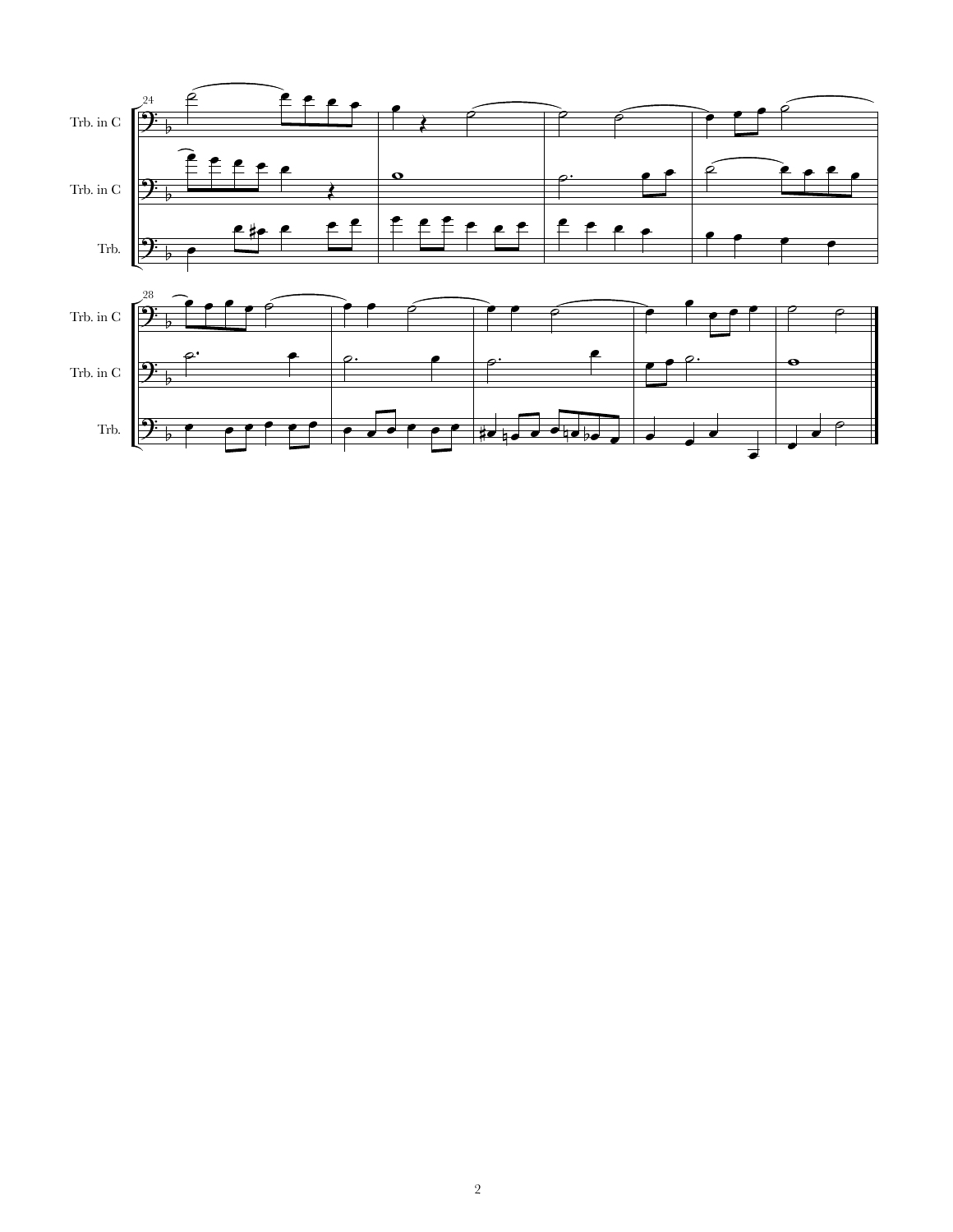J. S. Bach GV BWV988-Var. 19

![](_page_22_Figure_2.jpeg)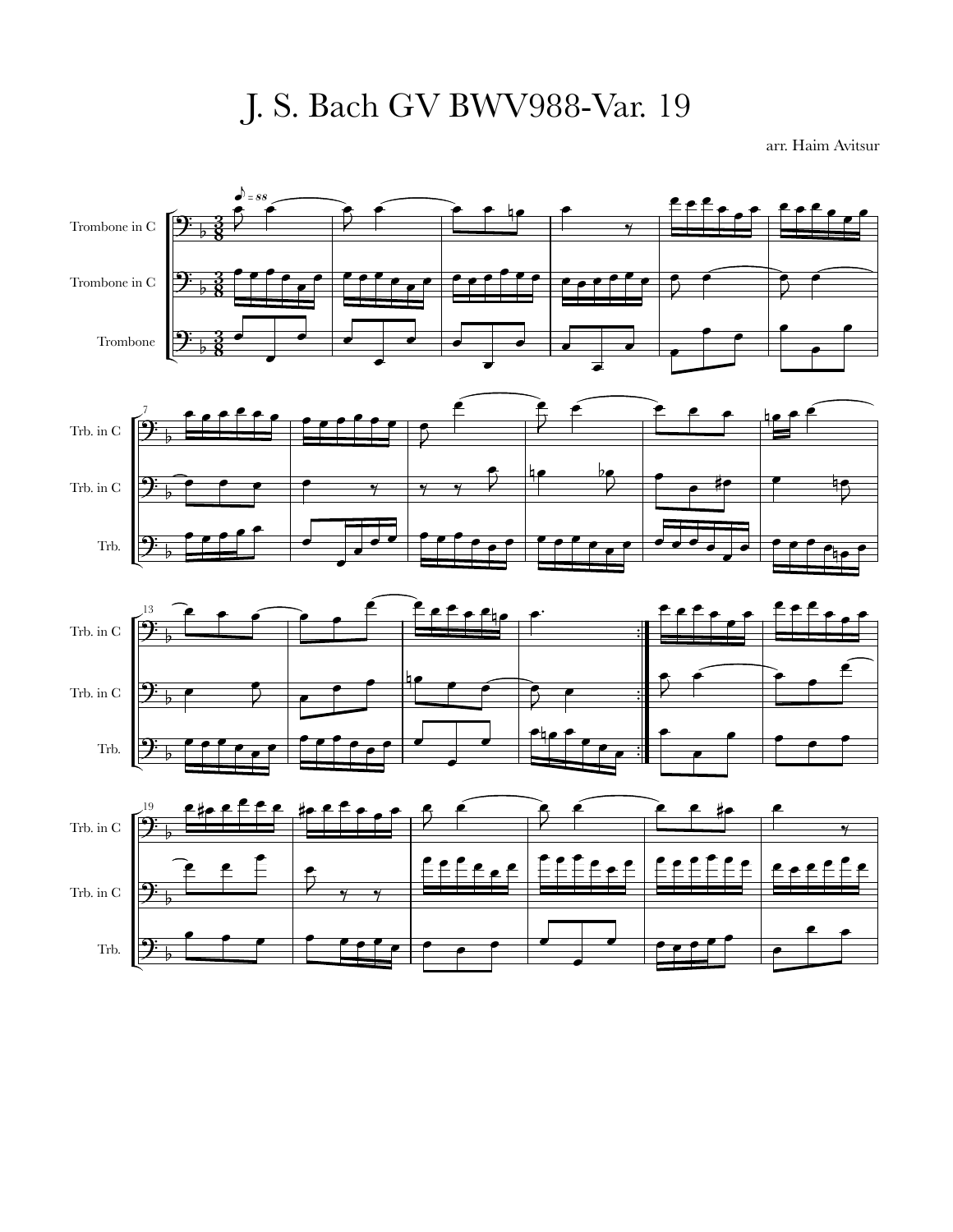![](_page_23_Figure_0.jpeg)

![](_page_23_Figure_1.jpeg)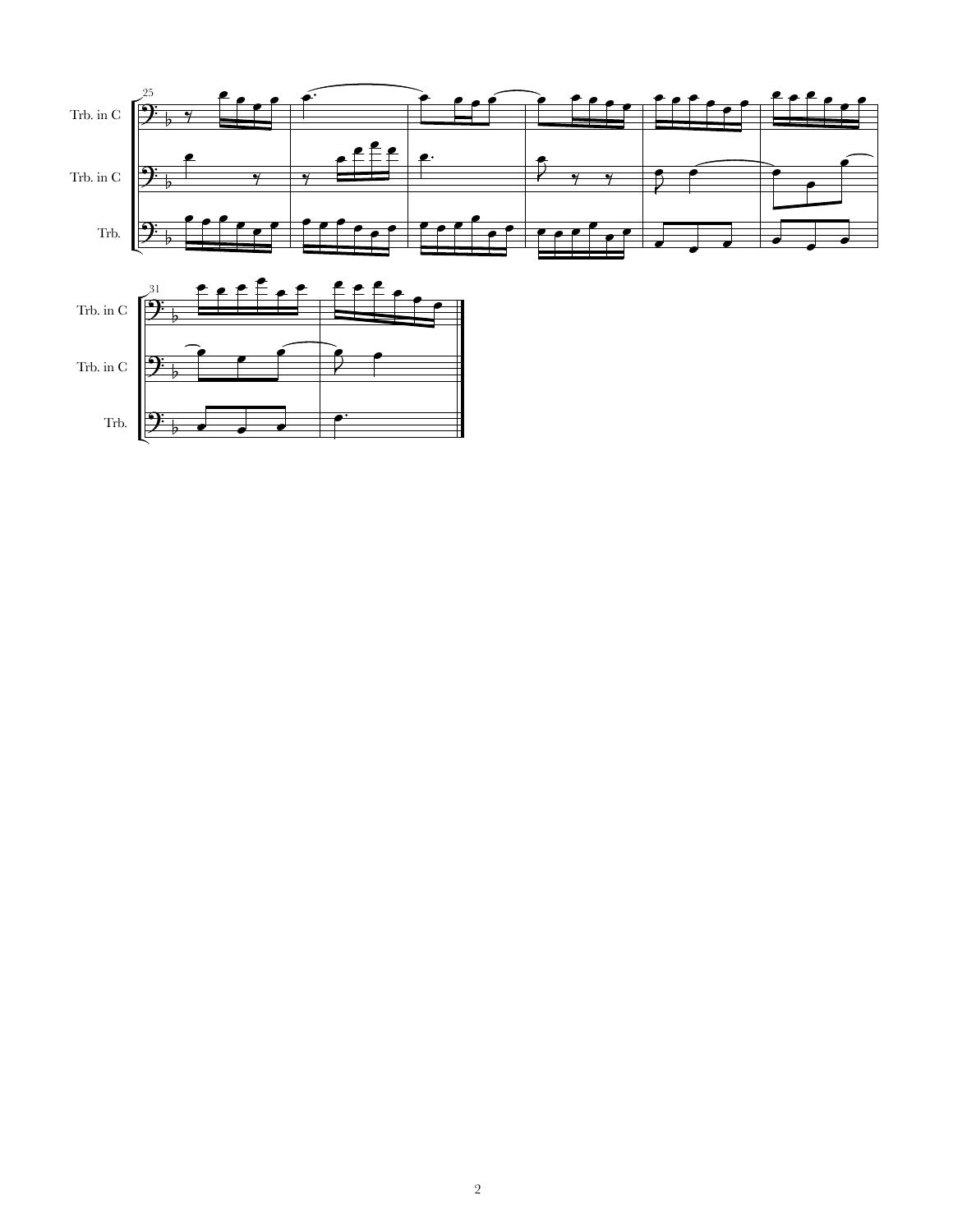![](_page_24_Figure_2.jpeg)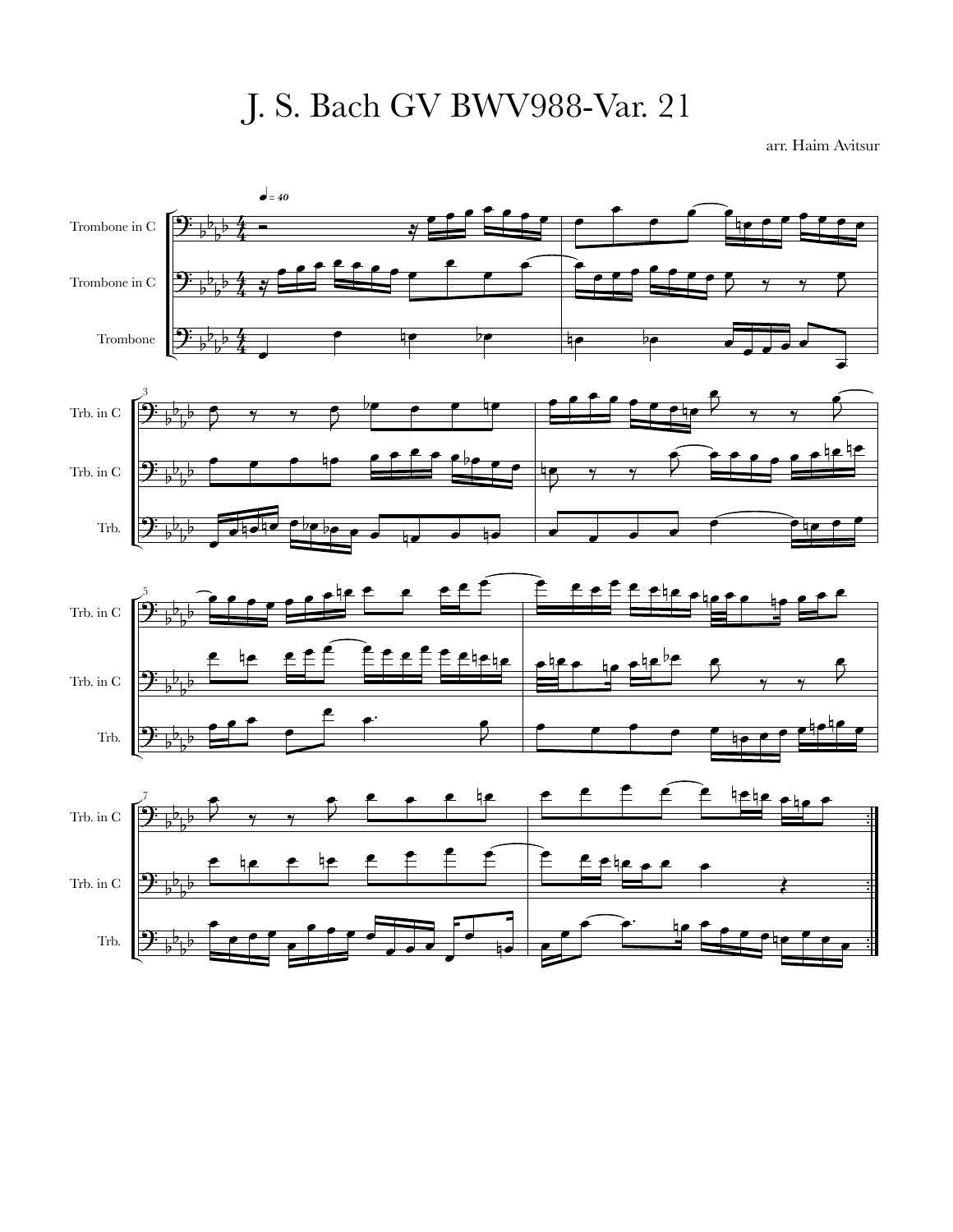![](_page_25_Figure_0.jpeg)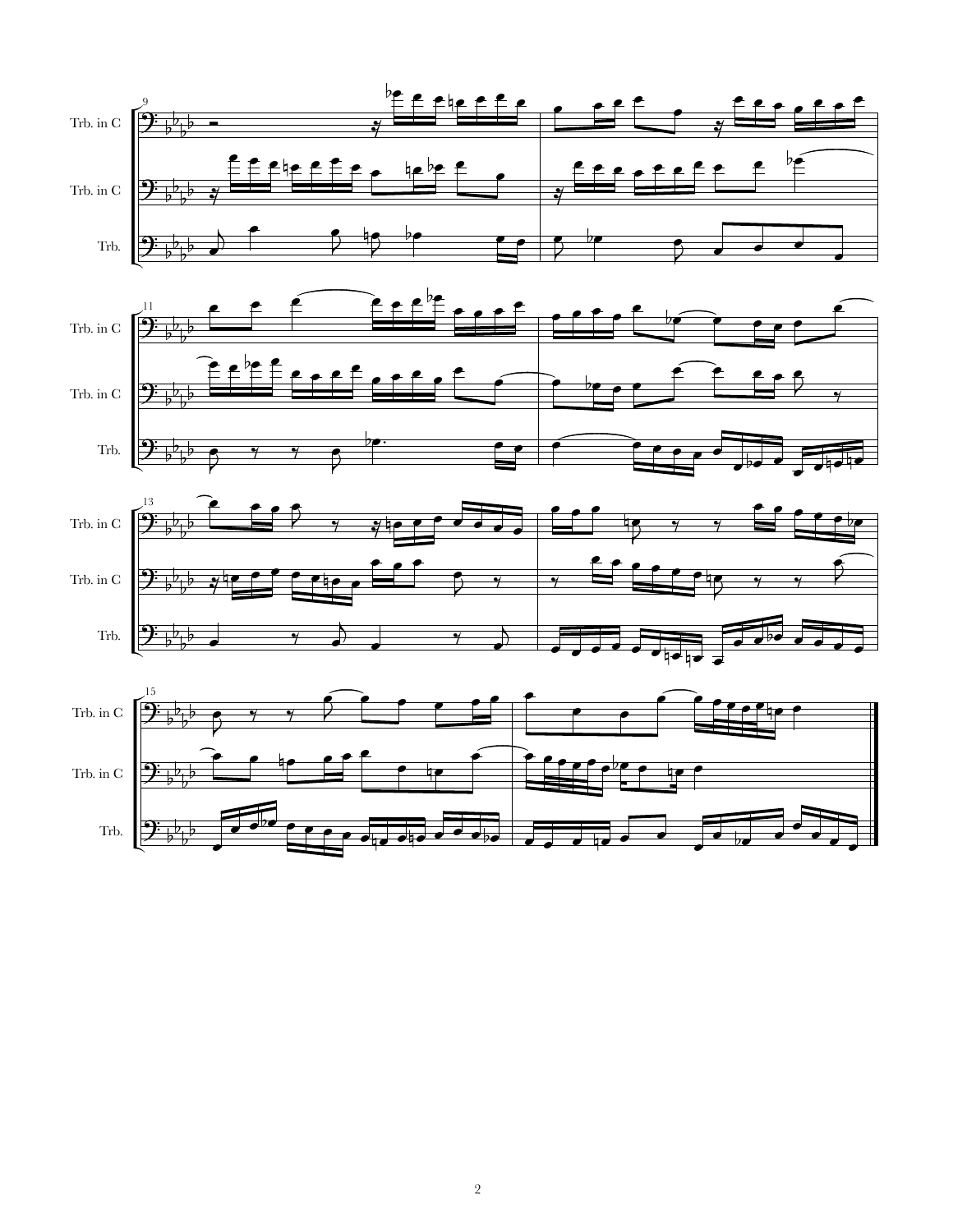![](_page_26_Figure_2.jpeg)

J. S. Bach GV BWV988-Var. 22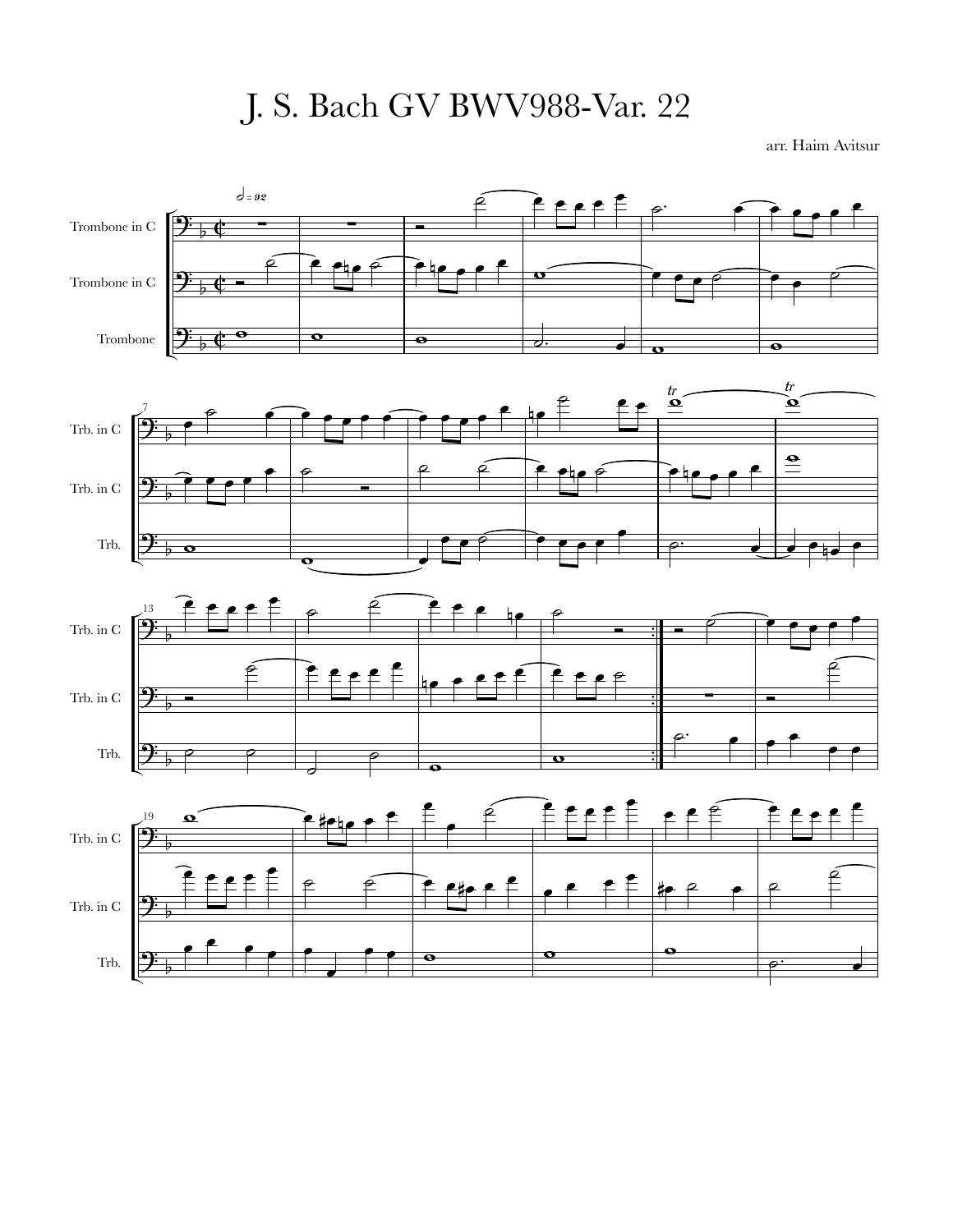![](_page_27_Figure_0.jpeg)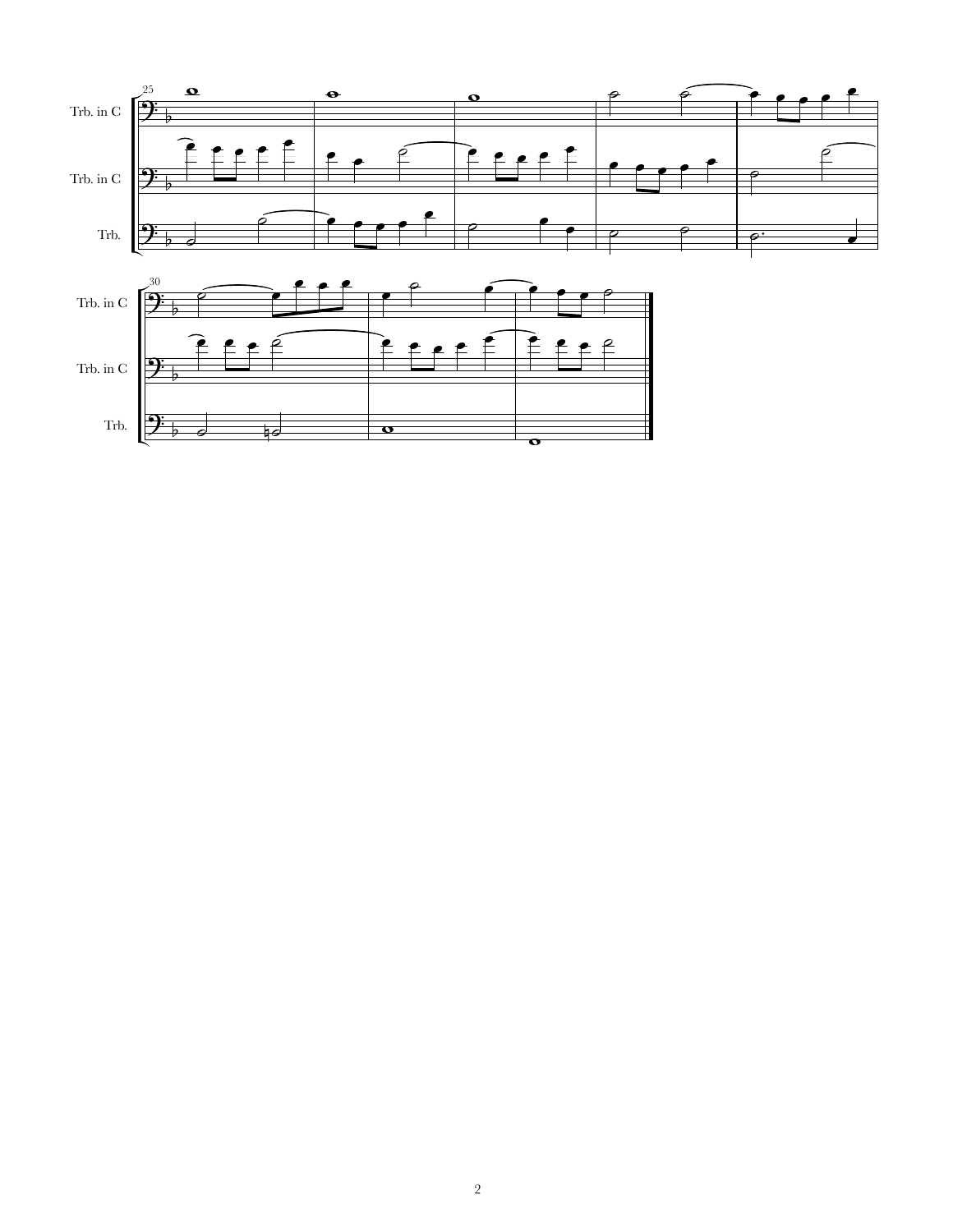J. S. Bach GV BWV988-Var. 28

![](_page_28_Figure_2.jpeg)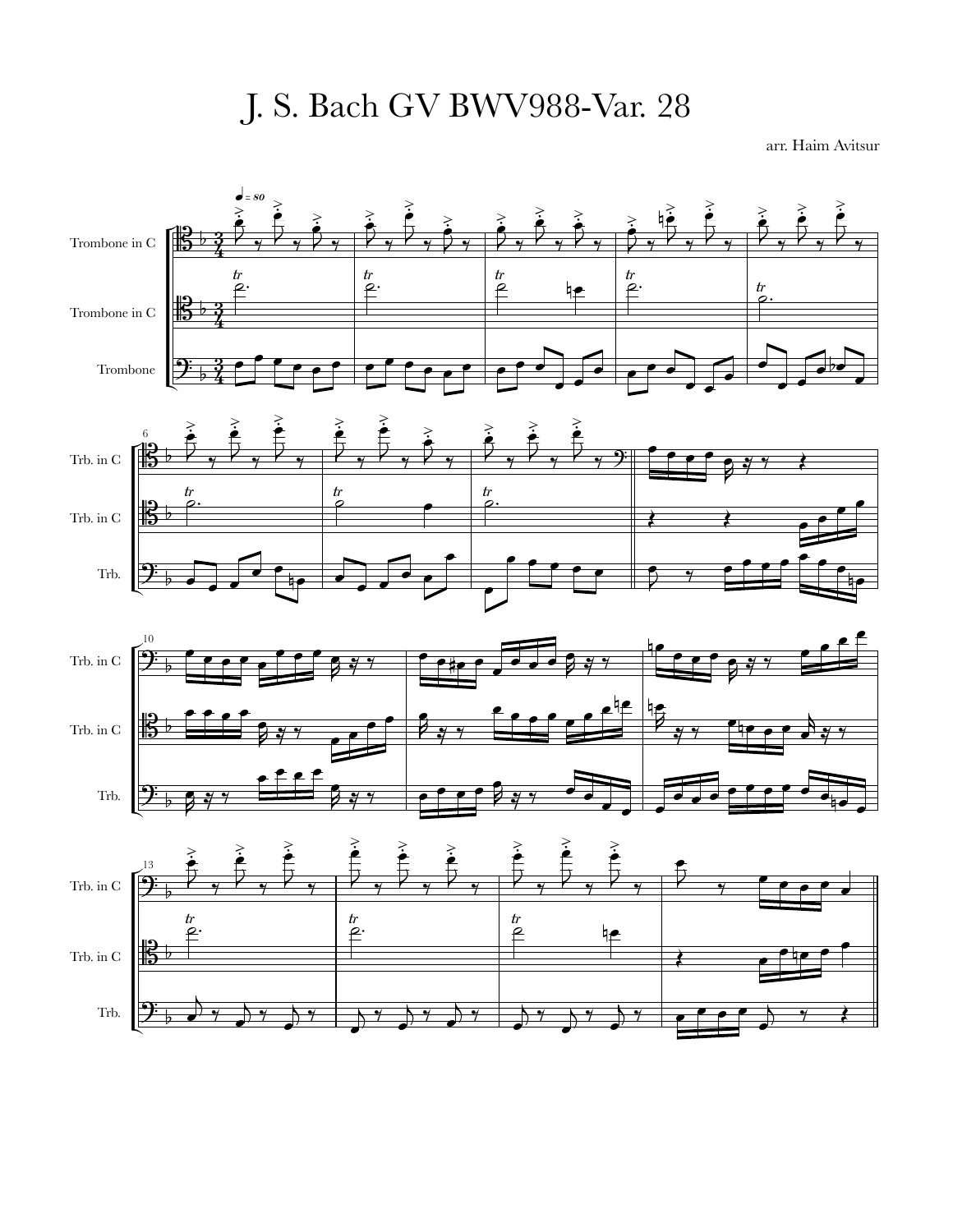![](_page_29_Figure_0.jpeg)

![](_page_29_Figure_1.jpeg)

![](_page_29_Figure_2.jpeg)

![](_page_29_Figure_3.jpeg)

![](_page_29_Figure_4.jpeg)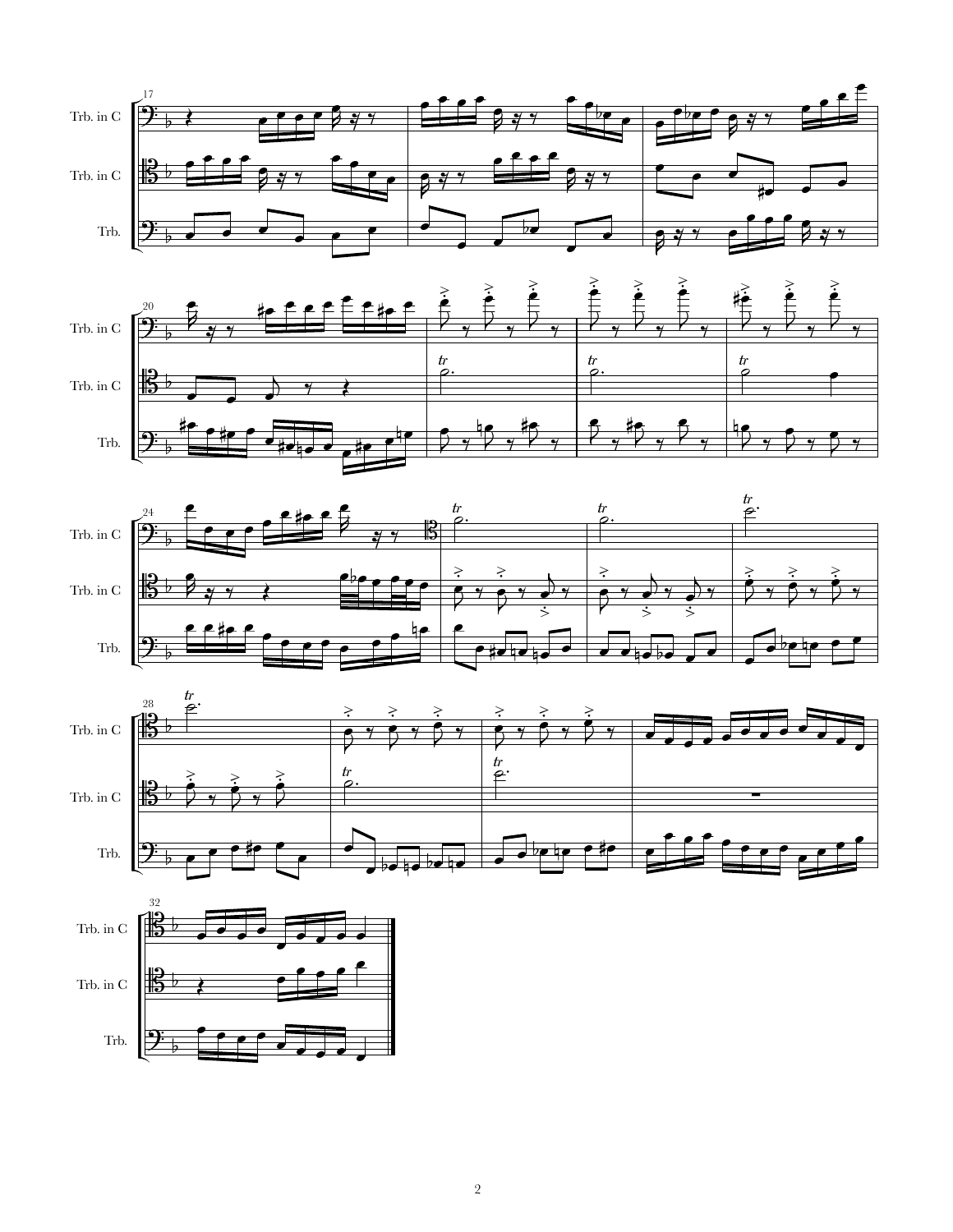![](_page_30_Figure_2.jpeg)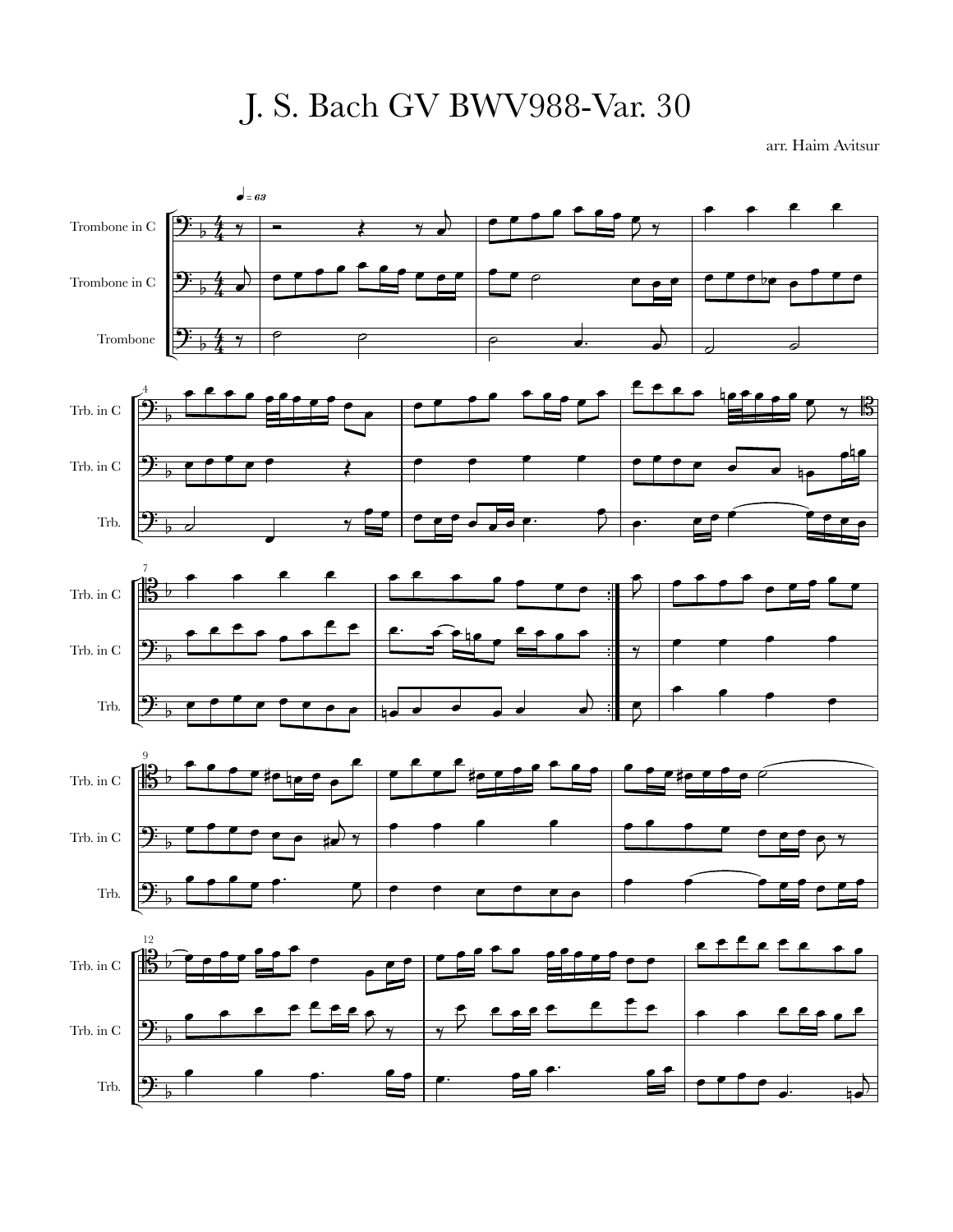![](_page_31_Figure_0.jpeg)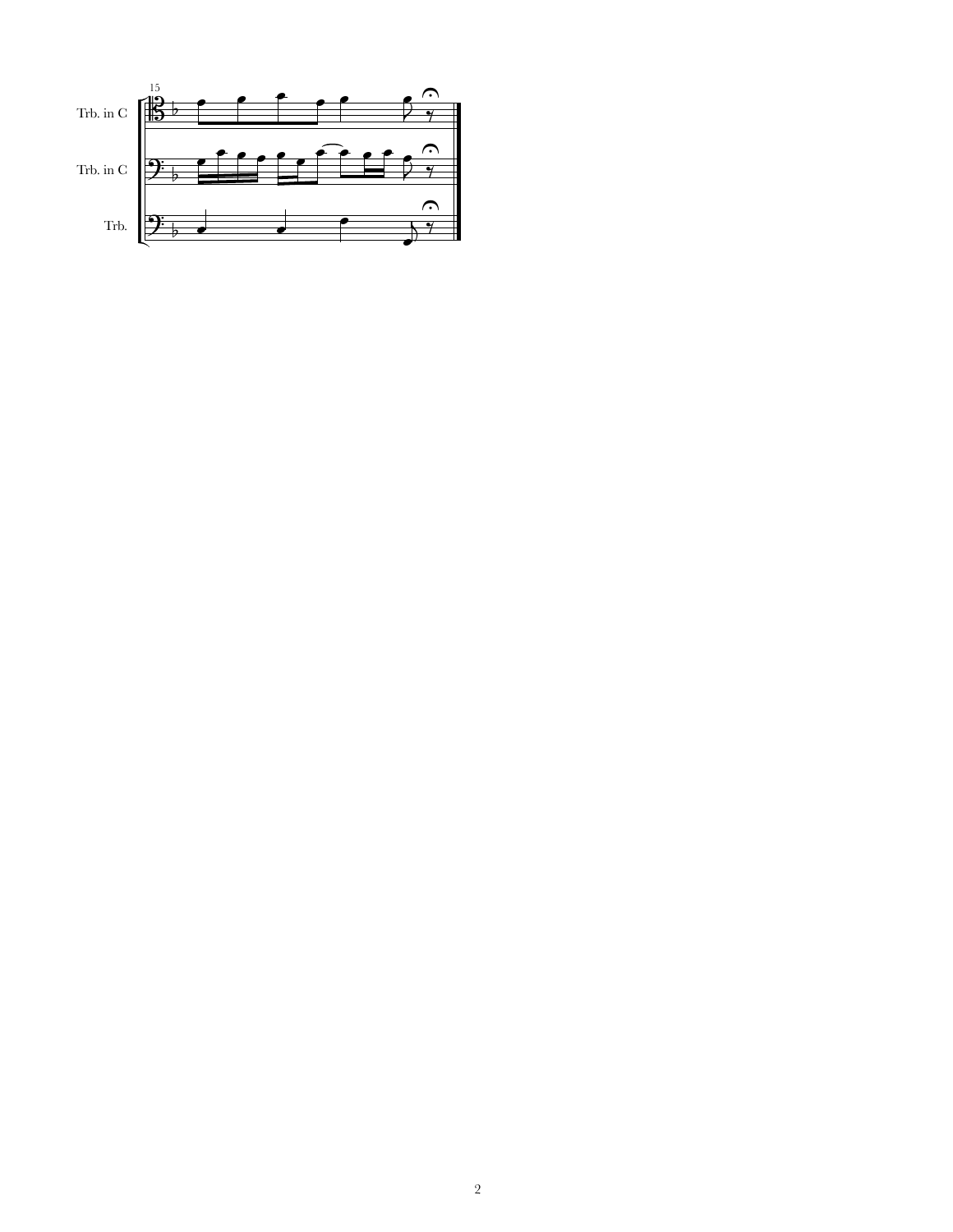![](_page_32_Figure_2.jpeg)